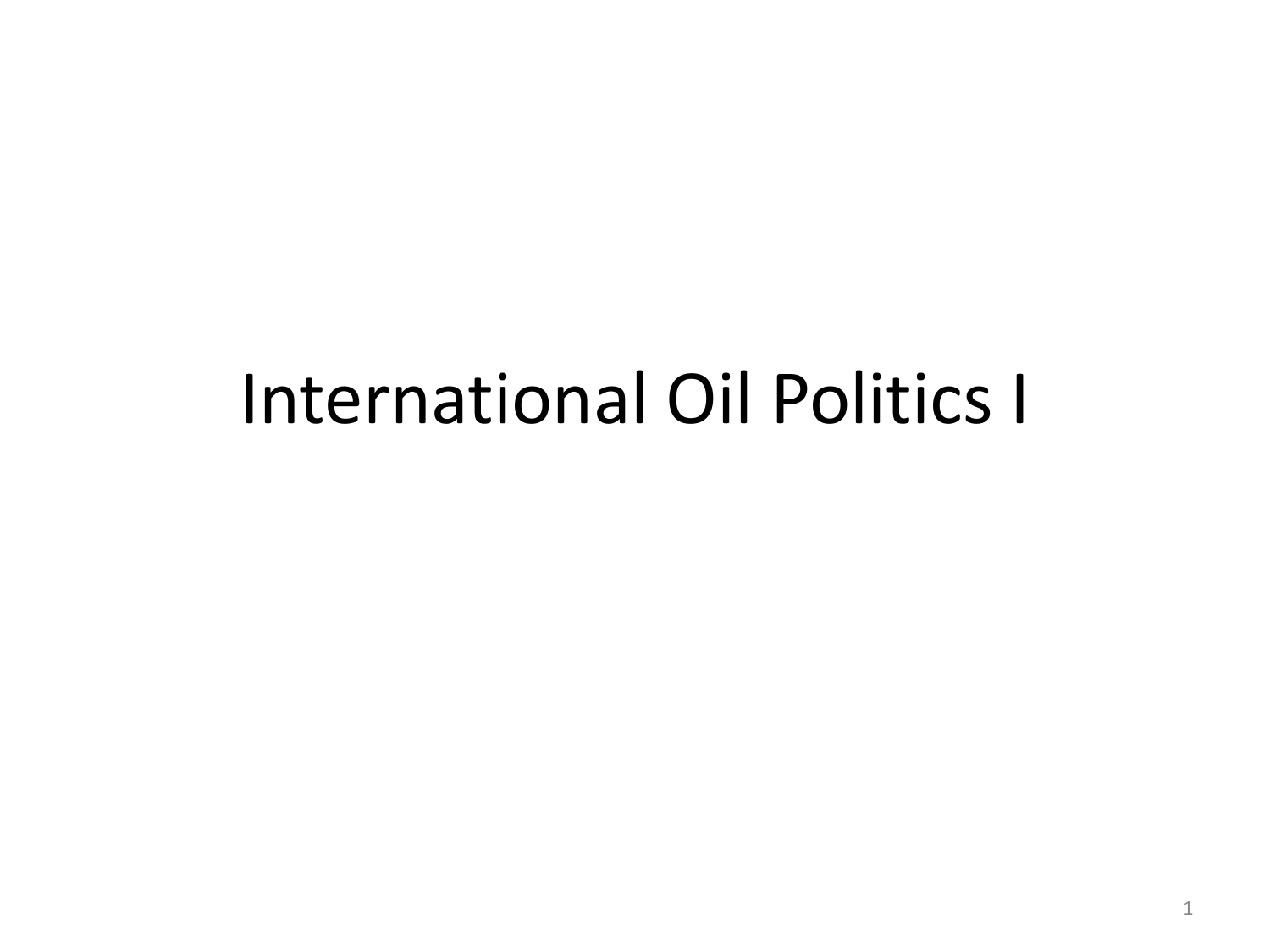#### • **The Basics: Definitional Issues**

- Petroleum or crude oil is a naturally occurring oily, bituminous, toxic, flammable liquid consisting of a complex mixture of hydrocarbons of various molecular weights.
- It is found in geologic formations beneath the earth's surface.
- Petroleum is a compound mainly composed of *hydrogen* and *carbon* and they are called *hydrocarbon*.
- When it is found as a solid. It is called coal, shale, tar sands or bitumen.
- The most commonly known hydrocarbon is crude oil which is also referred to as petroleum.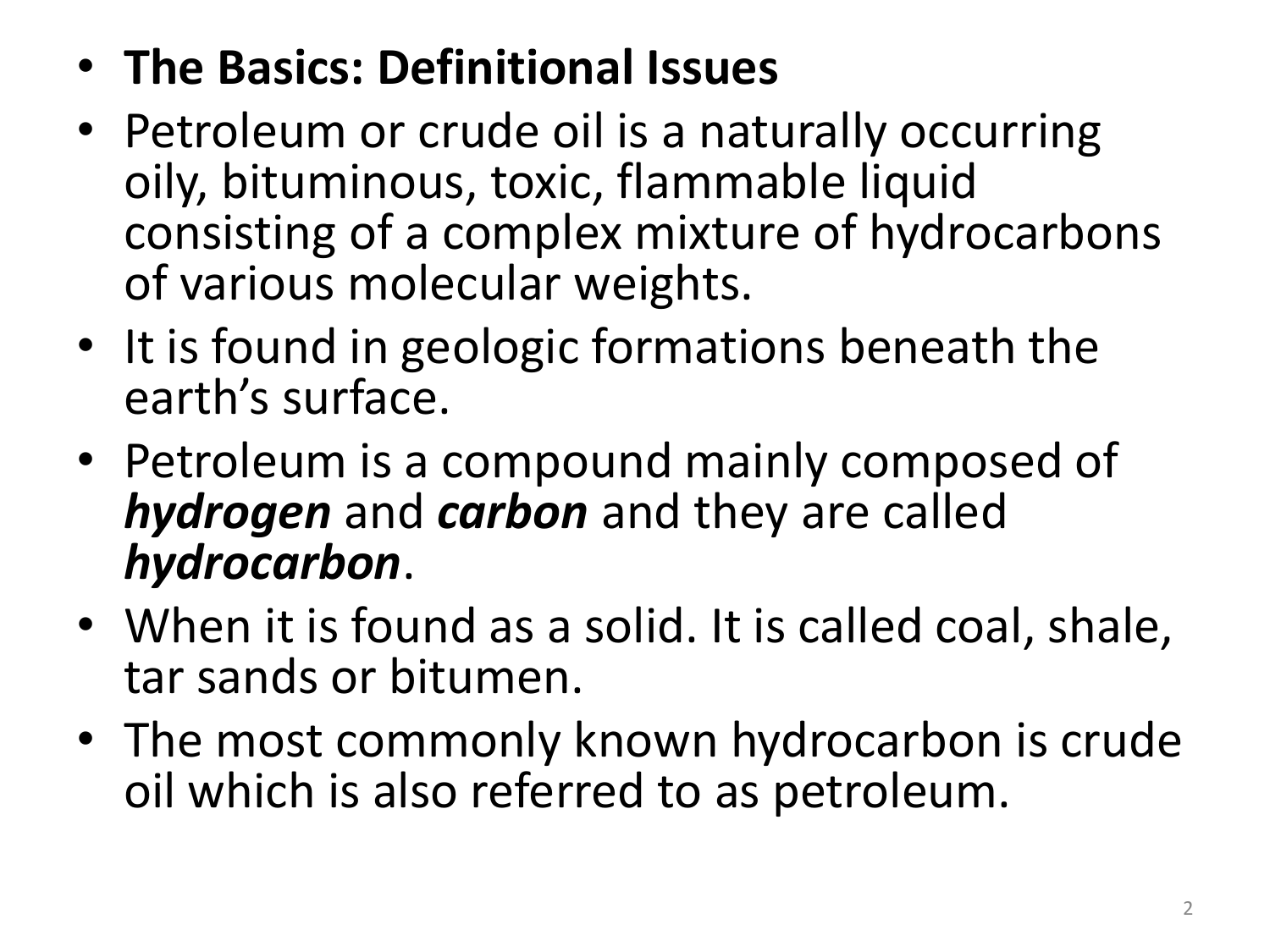- Under the Petroleum Act of Nigeria (Petroleum Act was promulgated as Decree No. 51 of 1969, now Cap. P10, Laws of the Federation of Nigeria, 2004), Petroleum means:
- *"mineral oil (or any other related hydrocarbon) or natural gas as it exists in its natural state in strata, and it does not include coal or bituminous shale or other stratified deposits from which oil can be extracted by destructive distillation".*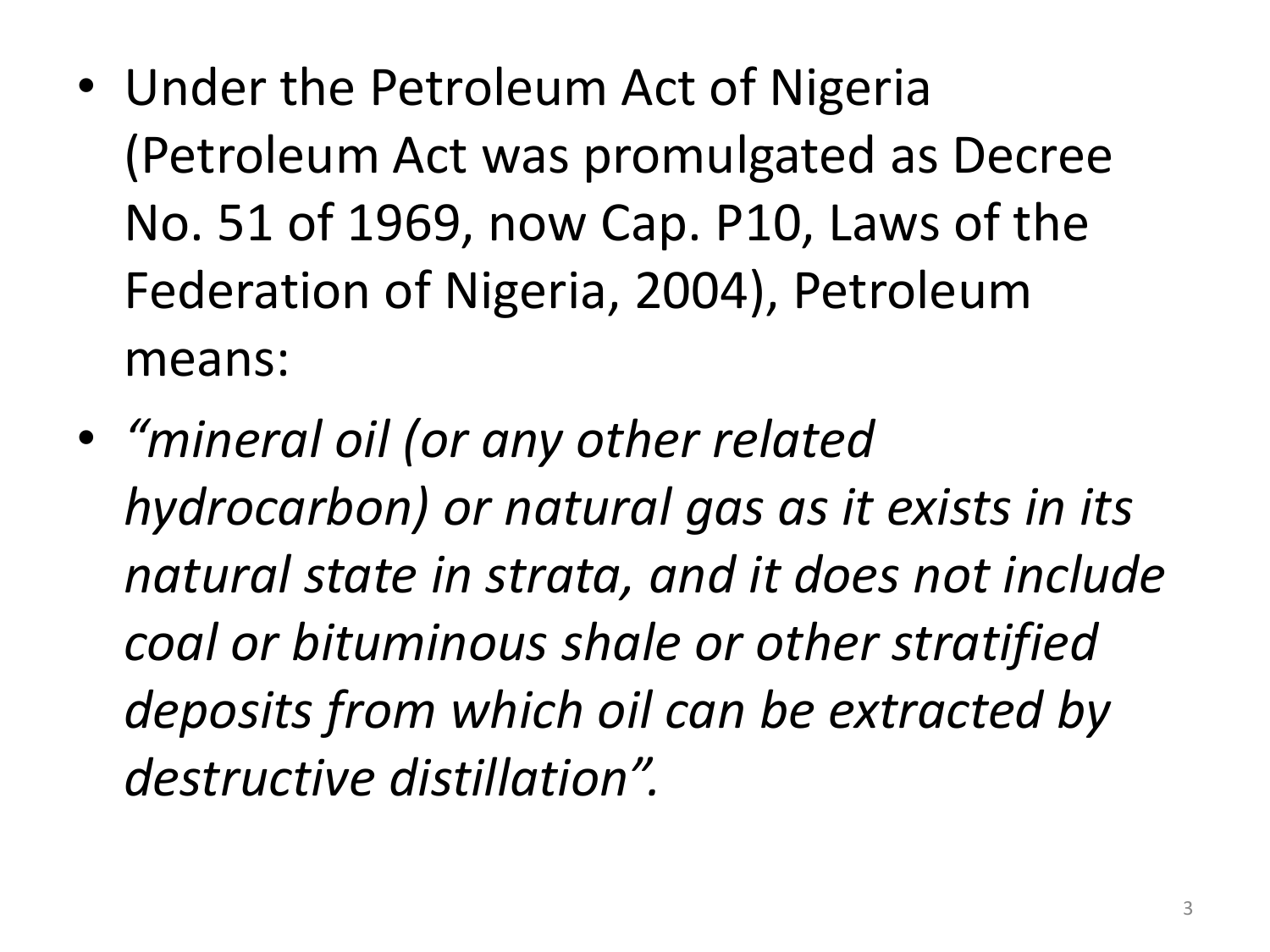- Furthermore, "crude oil" is defined in the Act as
- *"oil in its natural state before it has been refined or treated (excluding water and other foreign substances)". Natural gas means "gas obtained from boreholes and wells consisting primarily of hydrocarbons".*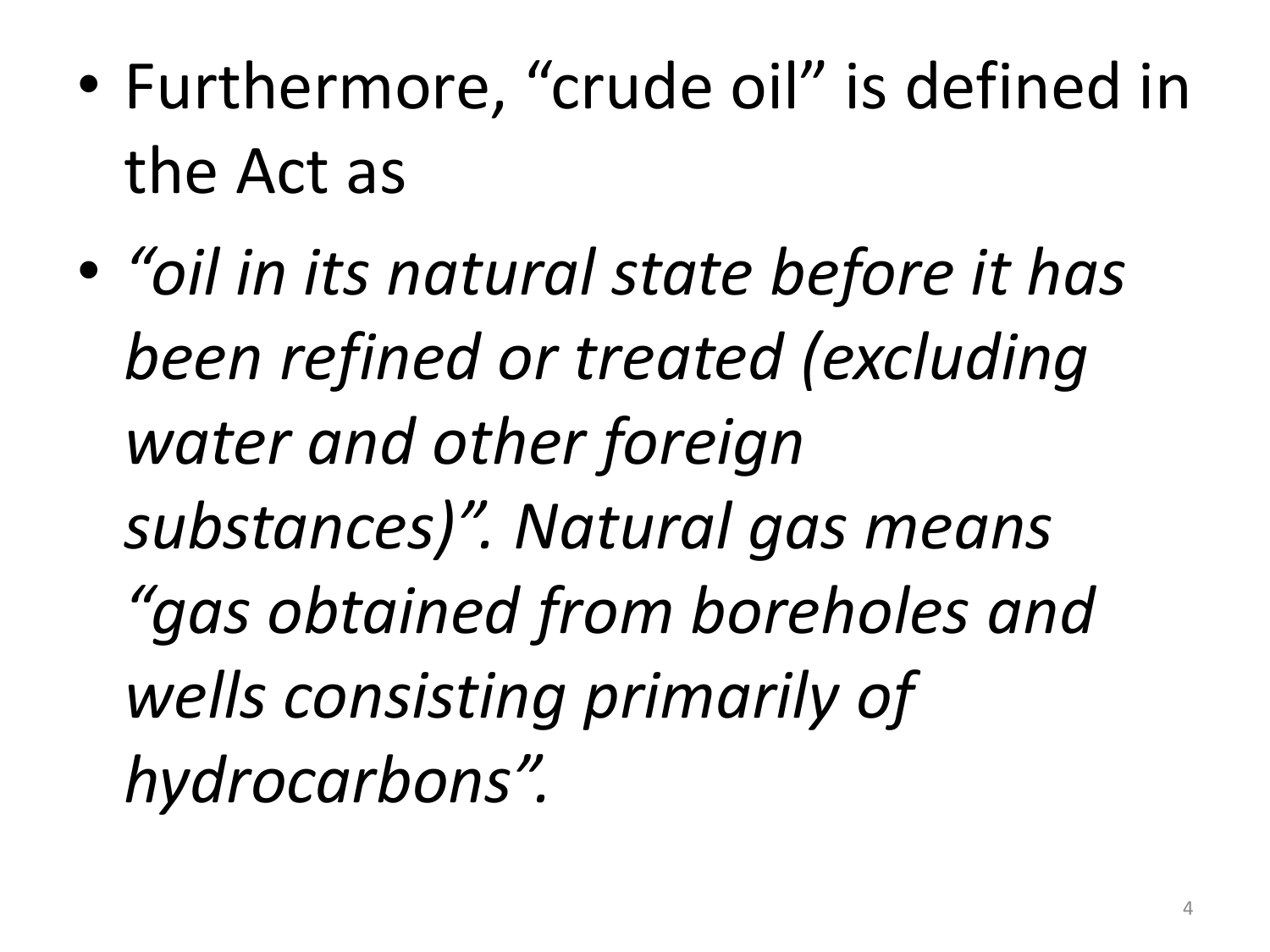- **Nature and Formation of Oil**
- Petroleum is fossil fuel and is formed from long-buried plants and micro-organisms.
- Fossil fuel is any carbon-containing fuel derived from the decomposed remains of prehistoric plants and animals.
- Fossil fuels include coal, natural gas and petroleum or crude oil, which are the petrified and liquefied remains of millions of years' accumulation of decayed plant life.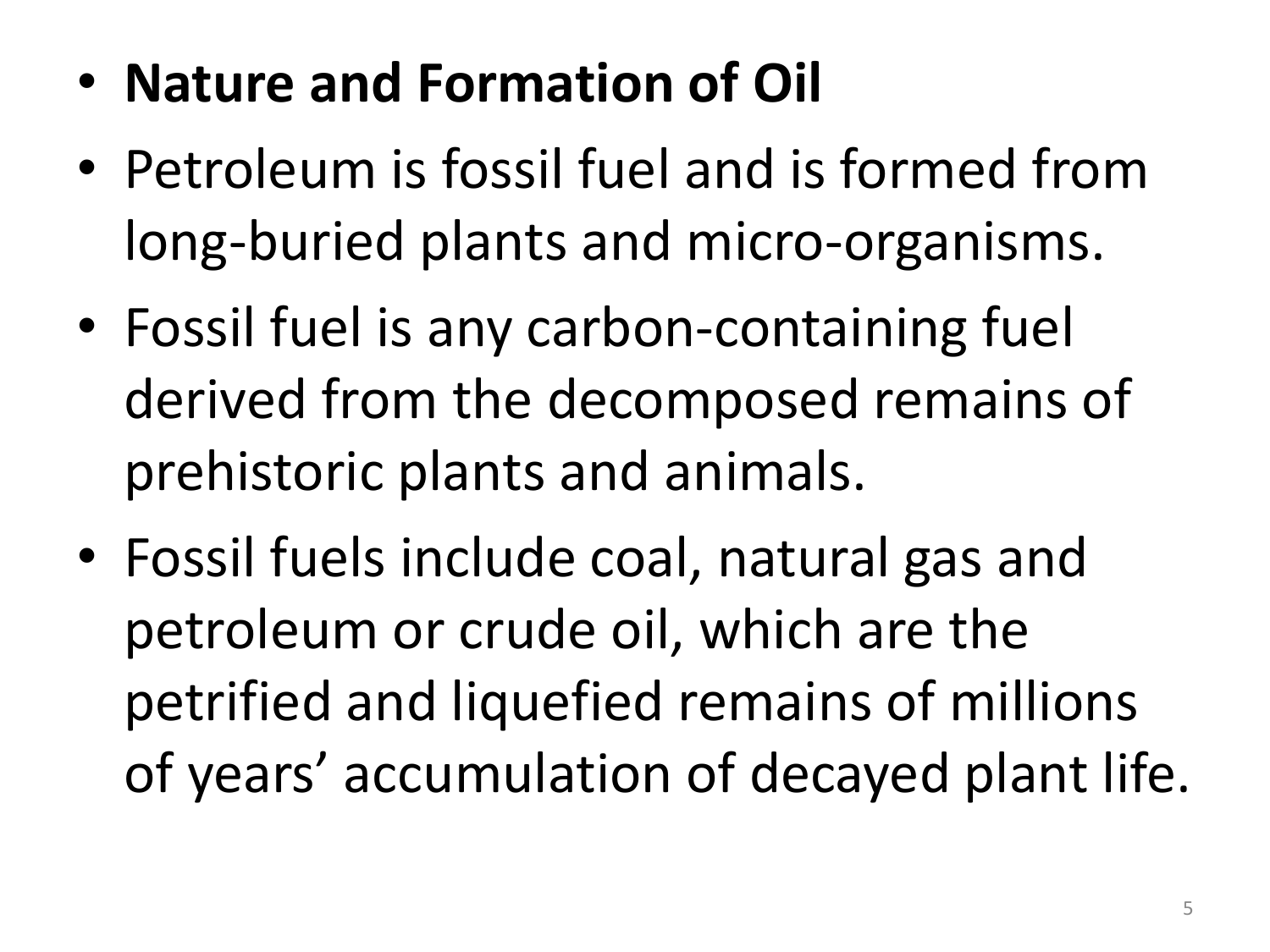- (**Petrifaction** *or* **petrification** means the conversion of substance to stone**;**  that is, the process by which dead things change to a substance like stone after a long period of time).
- Fossil fuels consist largely of hydrocarbons. Some fossil fuels also contain smaller amounts of other compounds.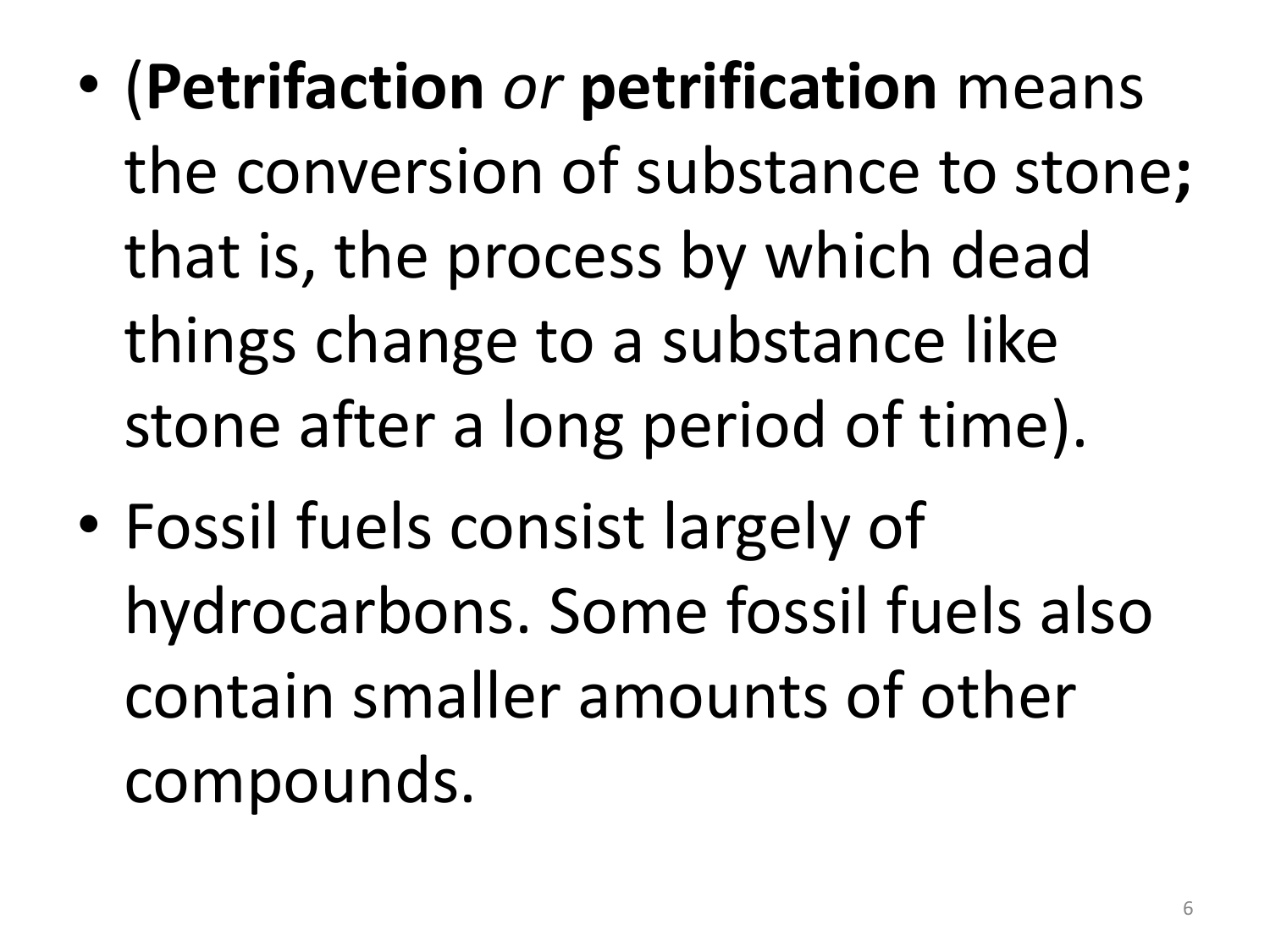- Hydrocarbons formed from ancient living organisms that were buried under layers of sediment millions of years ago.
- As accumulating sediment layers exerted increasing heat and pressure, the remains of the organisms gradually transformed into hydrocarbons.
- These substances are extracted from the earth's crust and refined into suitable fuel products such as petrol, heating oil and kerosene.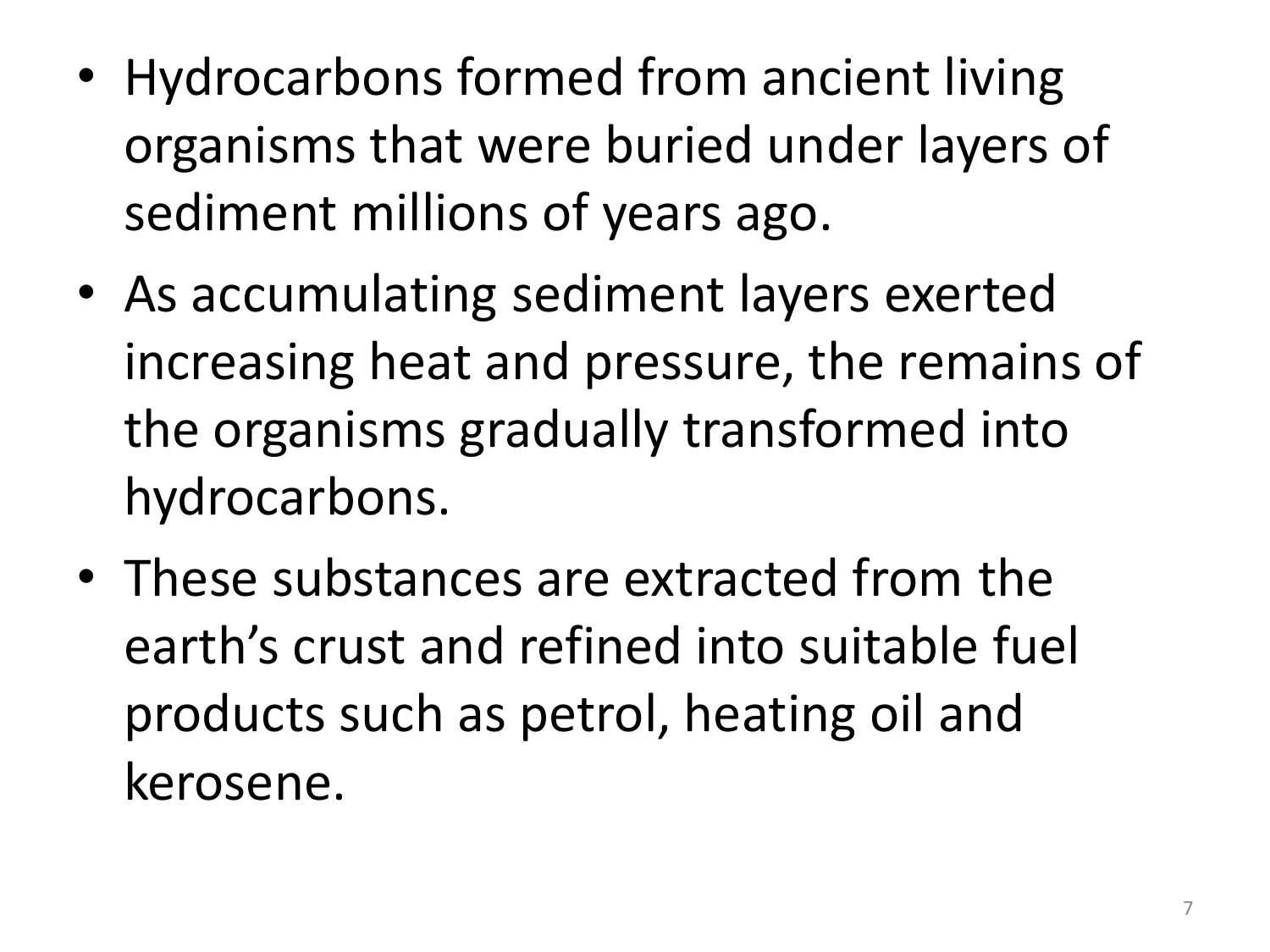- When fossil fuels are burned, their chemical energy becomes heat energy, which by means of machines such as engines and turbines, is converted into mechanical or electrical energy.
- Coal first became an important industrial fuel during the  $11<sup>th</sup>$  and  $12<sup>th</sup>$  centuries in China, where iron manufacturing consumed great quantities of this resource.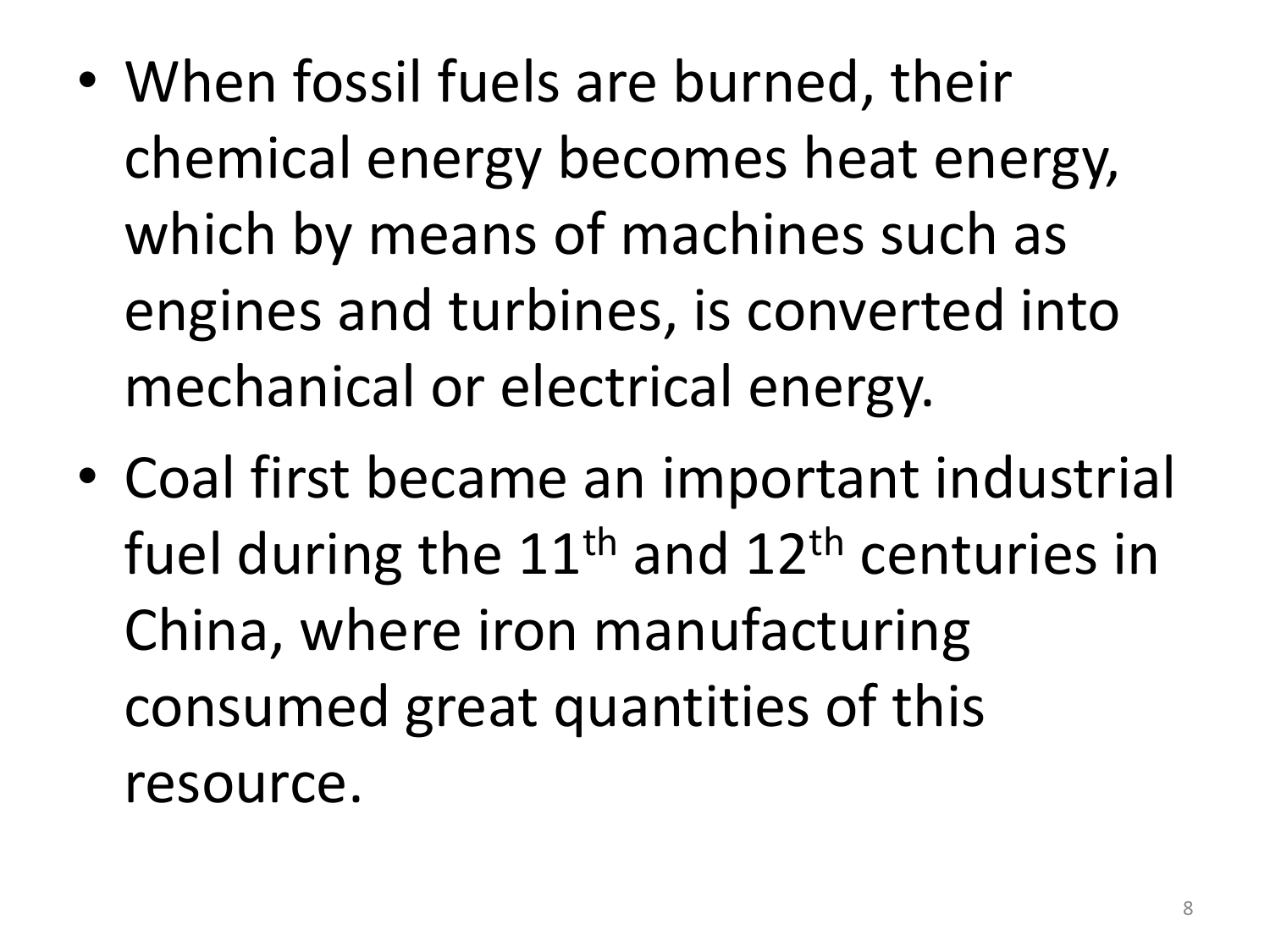- The first major usage of coal as a domestic fuel began in 16<sup>th</sup> century London, England.
- During the Industrial revolution, which began in the 18<sup>th</sup> century, coal became a key fuel for industry, powering most steam engines.
- Coal was the primary fossil fuel until the middle of the 20<sup>th</sup> century, when oil replaced it as the fuel of choice in industry, transportation and other fields.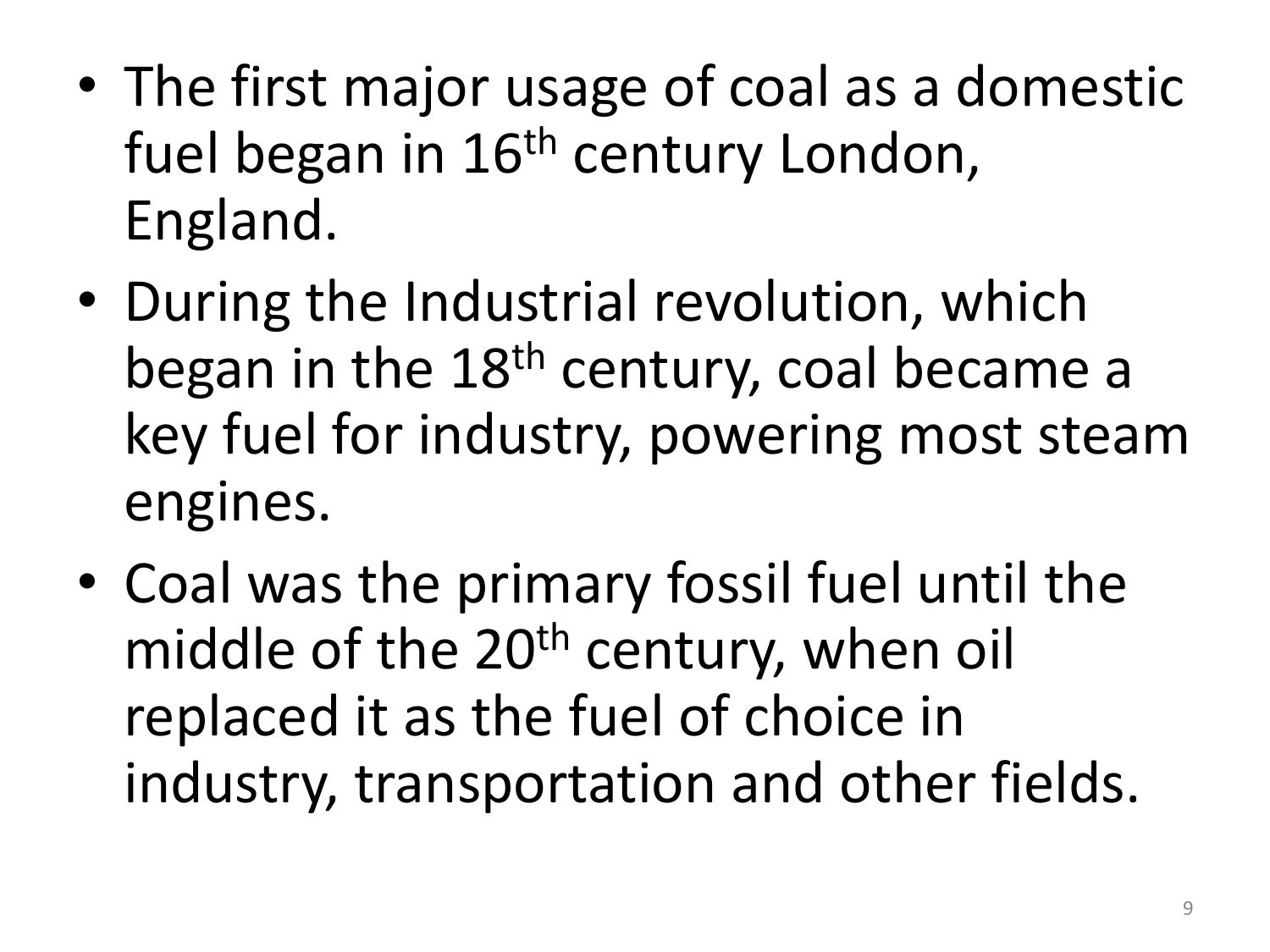- Deep drilling for petroleum was pioneered in western Pennsylvania in 1859, and the first large oil fields were tapped in south-eastern Texas in 1901.
- The world's biggest oil fields were accessed in the 1940s in Saudi Arabia and in the 1960s in Siberia.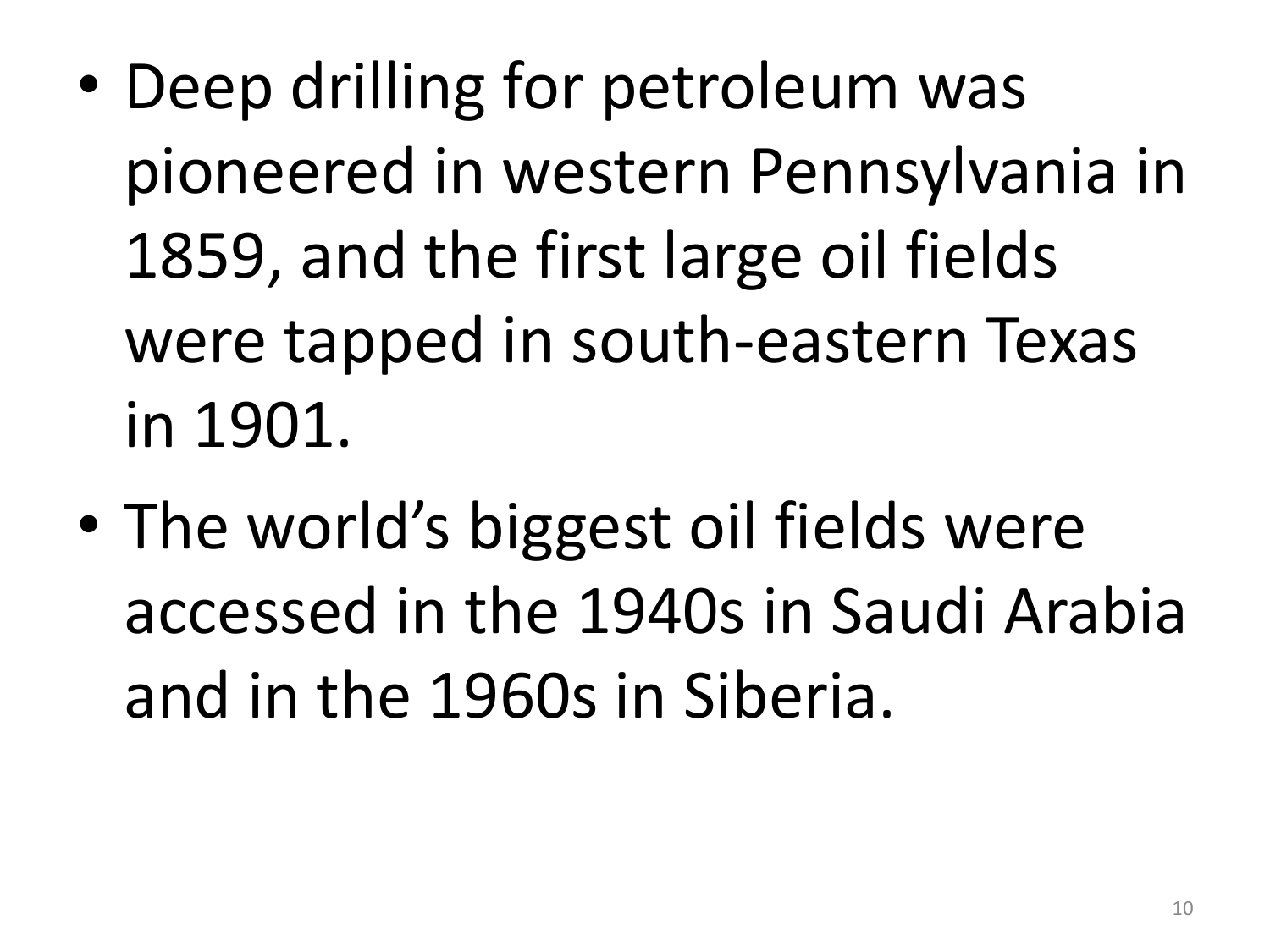- Why did oil overshadow coal as the fuel of choice considering that oil is less plentiful than coal?
	- The discovery of small engines
	- –Oil has certain advantages over coal.
	- It is more efficient than coal, providing more energy per unit of weight than coal does.
	- –Oil also causes less pollution and works better in small engines.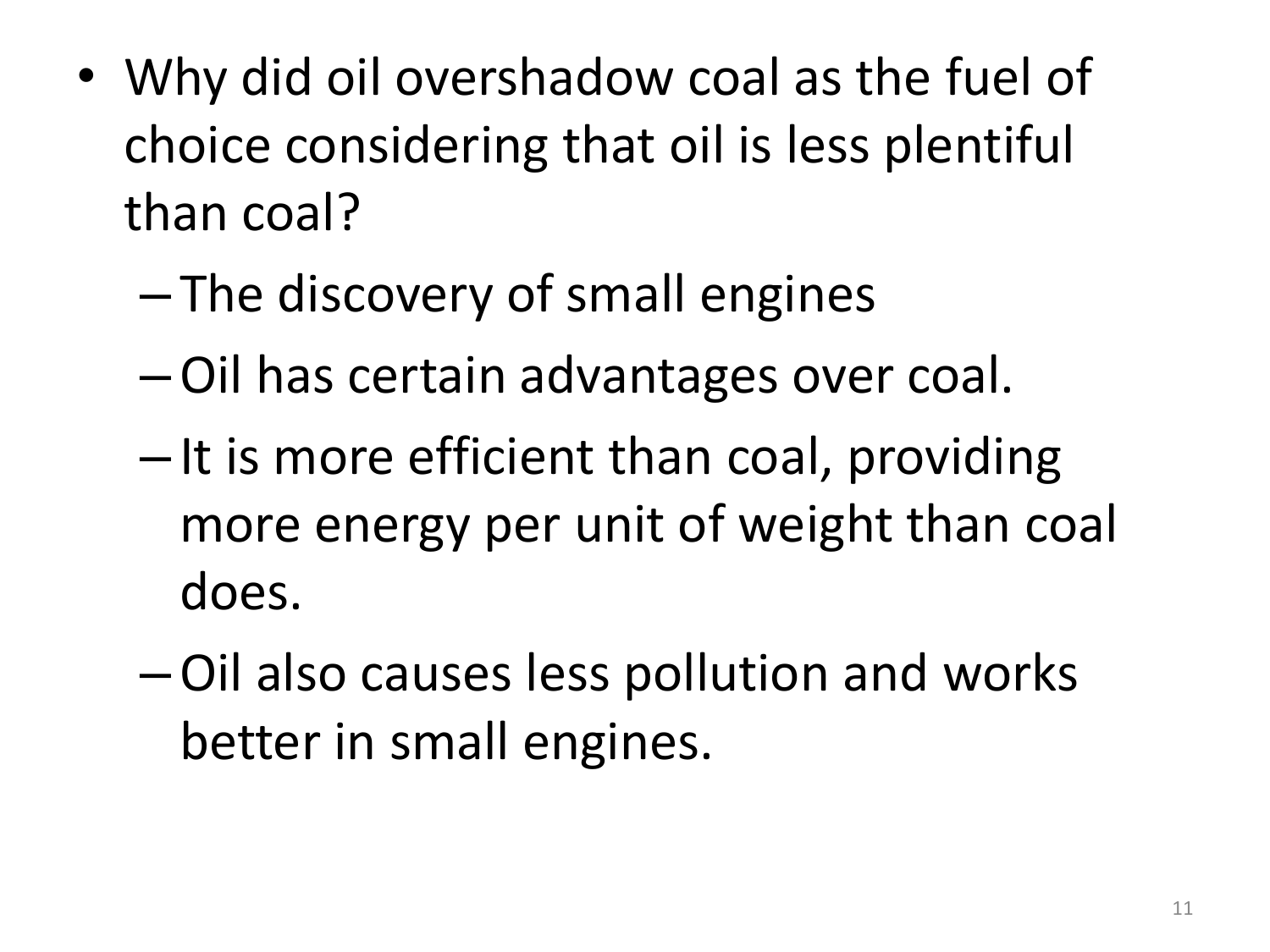- **Characteristics/Composition of Oil**
- The chemical composition of all petroleum is principally hydrocarbons, although a few sulphur-containing and oxygen-containing compounds are usually present; the sulphur content varies from about 0.1 to 5 percent.
- Petroleum contains gaseous, liquid, and solid elements.
- The consistency of petroleum varies from liquid as thin as gasoline to liquid so thick that it will barely pour.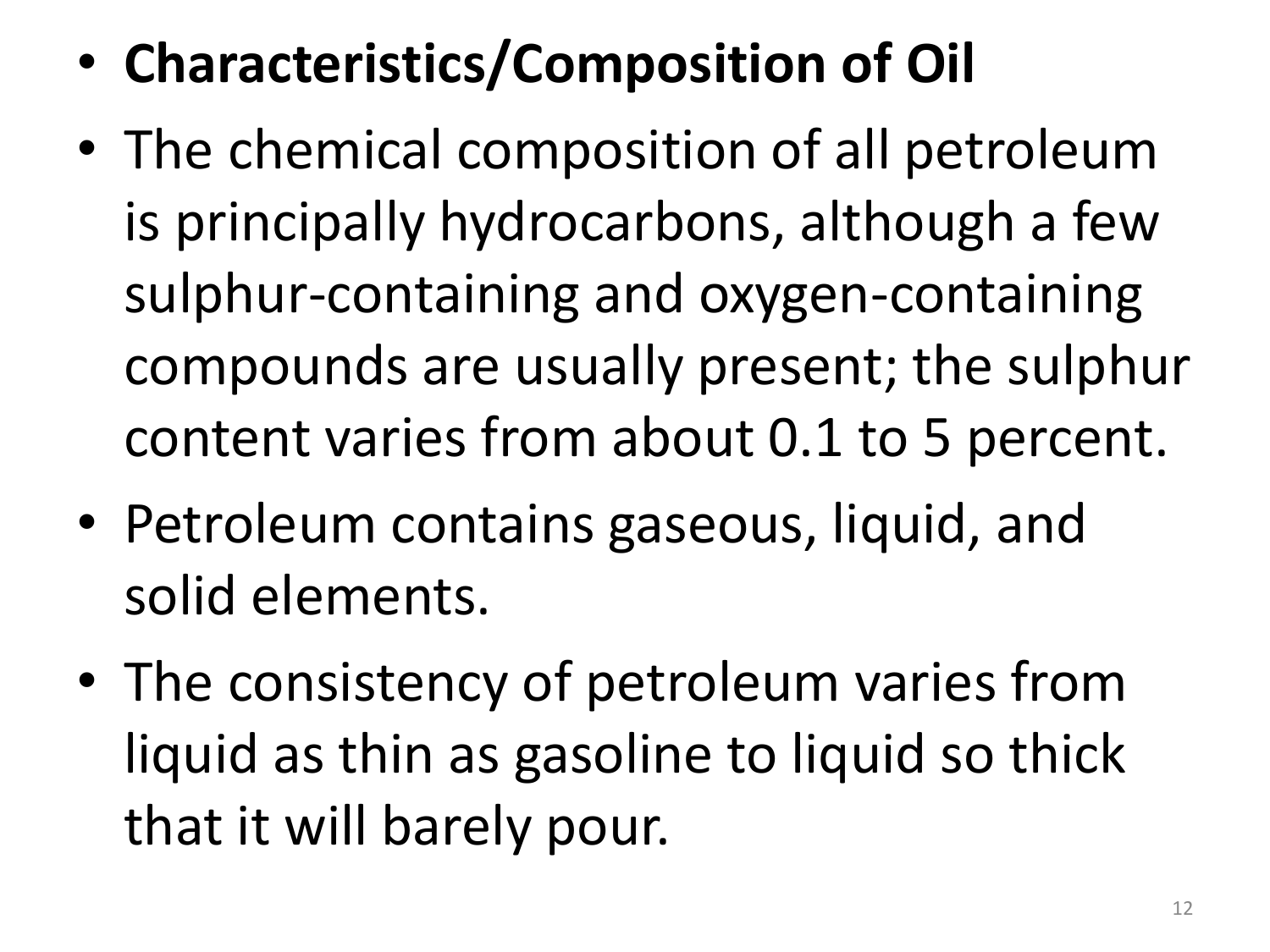- Small quantities of gaseous compounds are usually dissolved in the liquid; when larger quantities of these compounds are present, the petroleum deposit is associated with a deposit of natural gas.
- Three broad classes of crude petroleum exist:
- the Paraffin types;
- the asphaltic types; and
- the mixed-based types.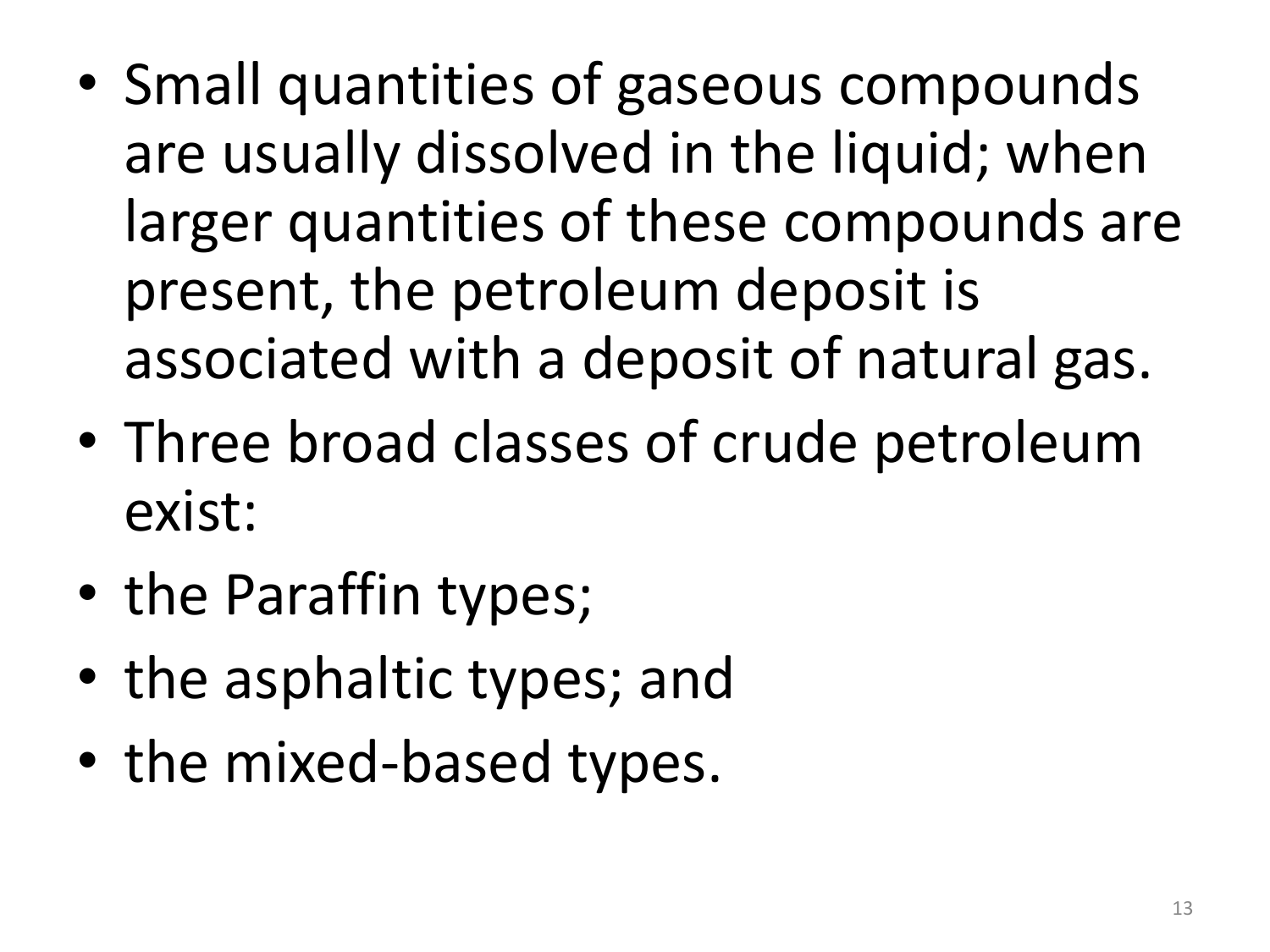- The paraffin types are composed of molecules in which the number of hydrogen atoms is always two more than twice the number of carbon atoms.
- The characteristic molecules in the asphaltic types are naphthenes, composed of twice as many hydrogen atoms as carbon atoms.
- In the mixed-based group are both paraffin hydrocarbons and naphthenes.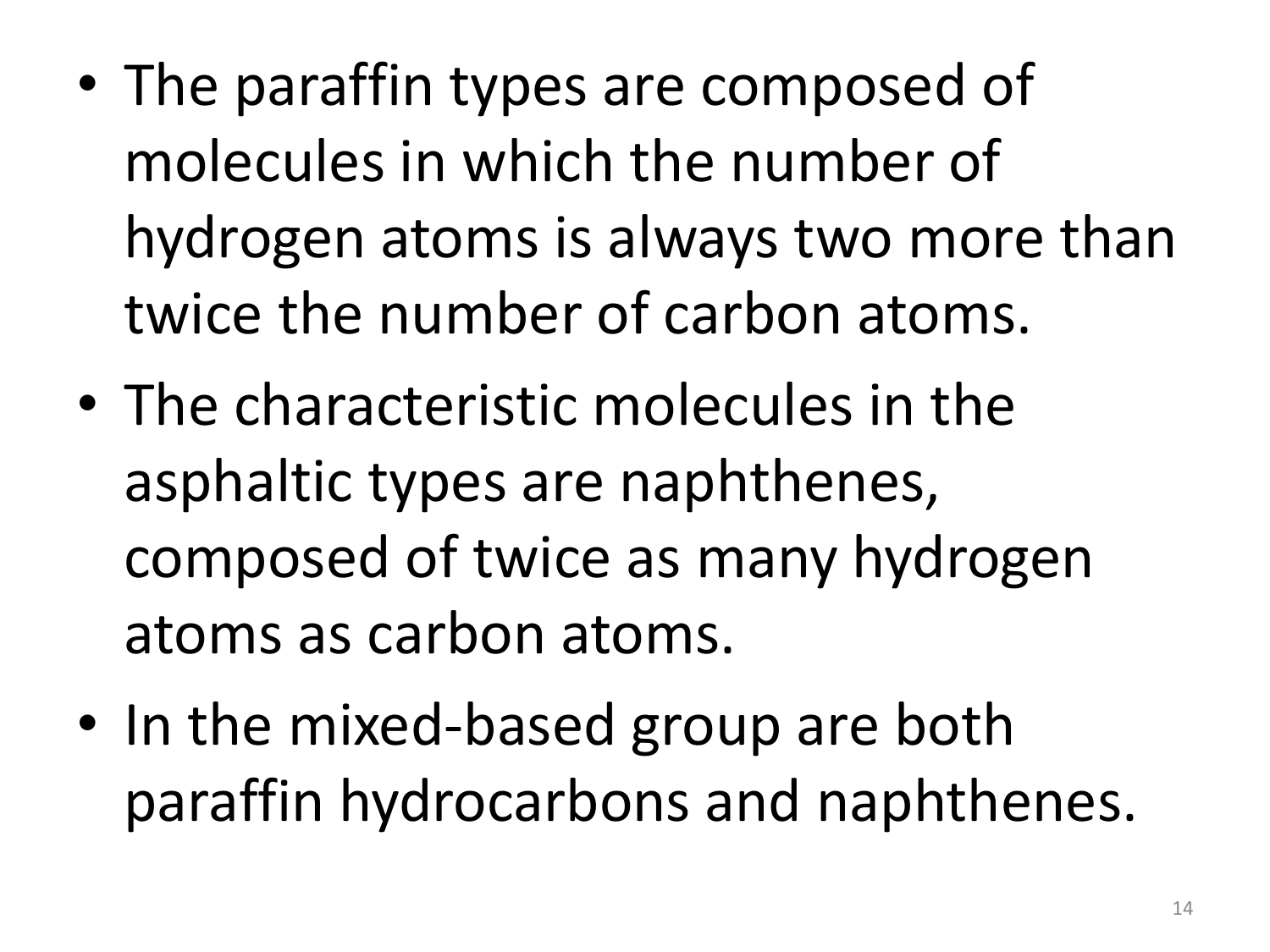#### • **Formation of Crude Oil**

- Petroleum is formed under earth's surface by the decomposition of marine organisms.
- The remains of tiny organisms that live in the seaand, to a lesser extent, those of land organisms that are carried down to the sea in rivers and of plants that grow on the ocean bottoms- are enmeshed with the fine sands and silts that settle to the bottom in quiet sea basins.
- Such deposits , which are rich in organic materials, become the source rocks for the generation of crude oil.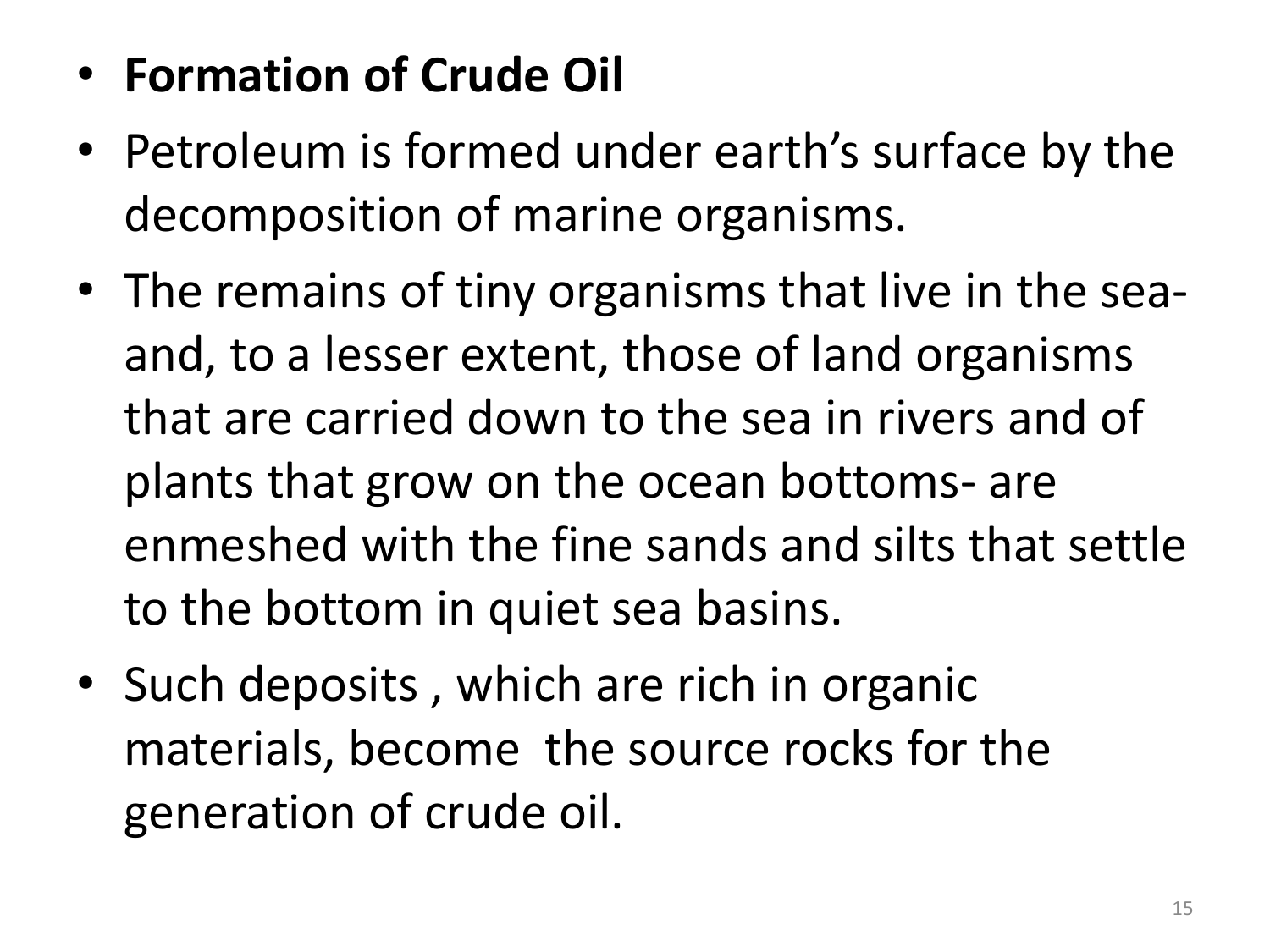- The process began many millions of years ago with the development of abundant life, and it continues to this day.
- The sediments grow thicker and sink into the seafloor under their own weight.
- As additional deposits pile up, the pressure on the ones below increases several thousand times, and the temperature rises by several hundred degrees.
- The mud and sand harden into shale and sandstone; carbonate precipitates and skeletal shells harden into limestone; and the remains of the dead organisms are transformed into crude oil and natural gas.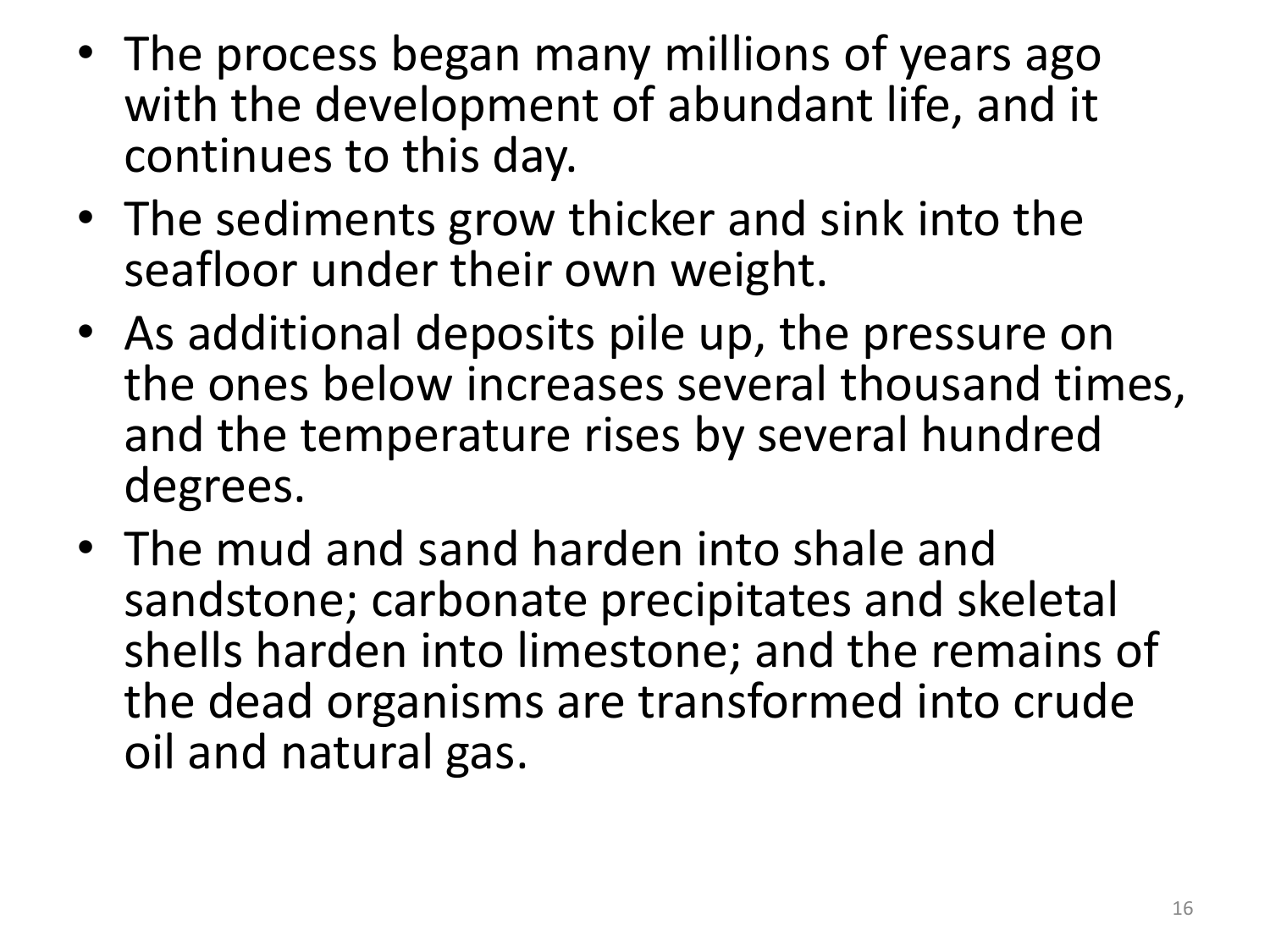- Once the petroleum forms, it flows upwards in earth's crust because it has a lower density than the brines that saturate the interstices of the shales, sands and carbonate rocks that constitute the crust of earth.
- The crude oil and natural gas rise into the microscopic pores of the coarser sediments lying above.
- Frequently, the rising material encounters an impermeable shale or dense layer of rock that prevents further migration; the oil has become trapped, and a reservoir of petroleum is formed.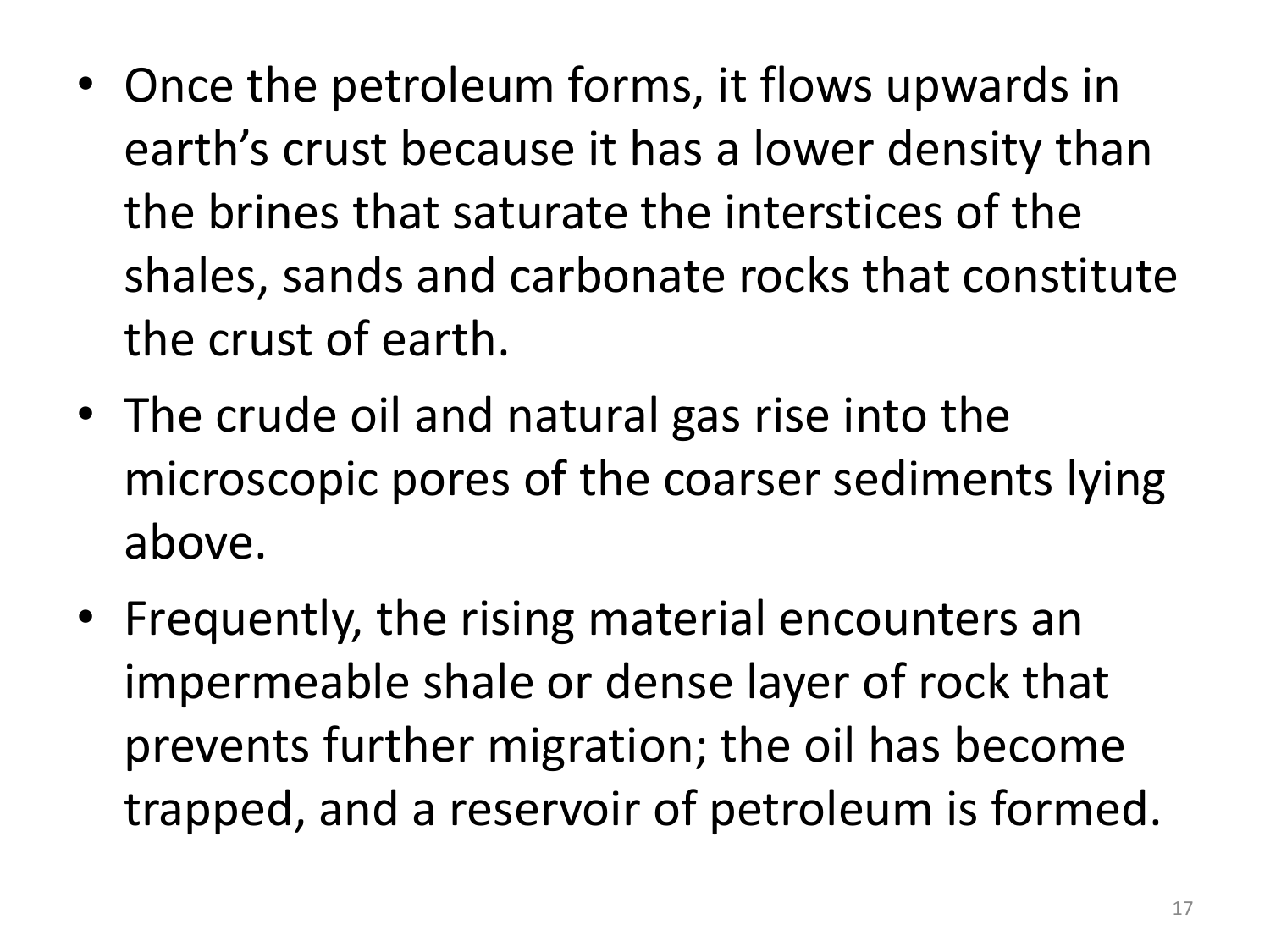• A significant amount of the upward-migrating oil, however, does not encounter impermeable rock but instead flows out at the surface of earth or onto the ocean floor. Surface deposits also include bituminous lakes and escaping natural gas.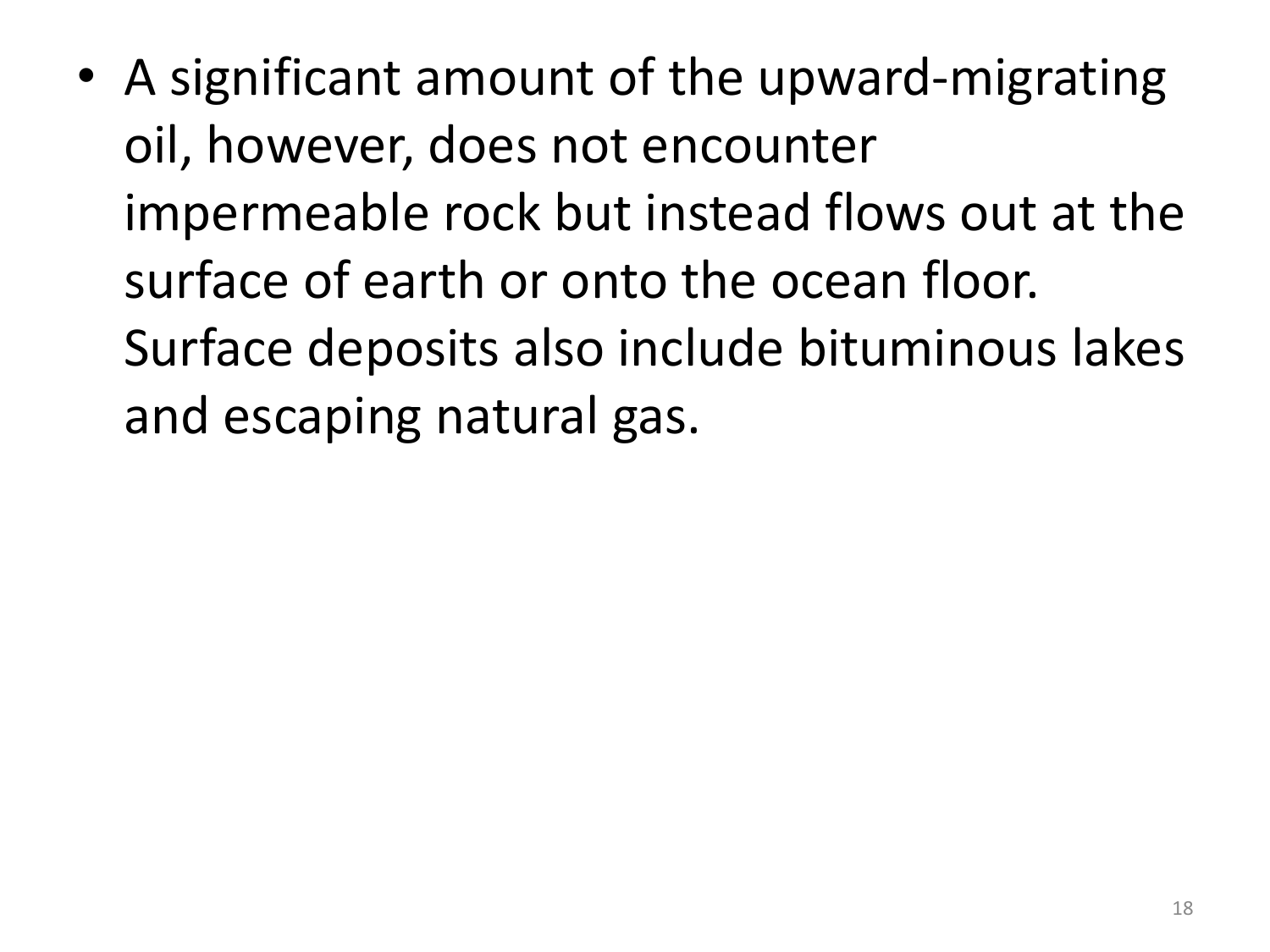- **Historical Development of the Oil Industry**
- The surface deposits of crude oil have been known to humans for thousands of years.
- In the areas where they occurred, they were long used for limited purposes, such as caulking boats, waterproofing cloth, and fuelling torches.
- By the 14<sup>th</sup> century, these surface deposits were being distilled to obtain lubricants and medicinal products, but the real exploitation of crude oil did not begin until the 19<sup>th</sup> century.
- The Industrial Revolution had by then brought about a search for new fuels, and the social changes it effected had produced a need for good, cheap oil for lamps; people wished to be able to work and read after dark.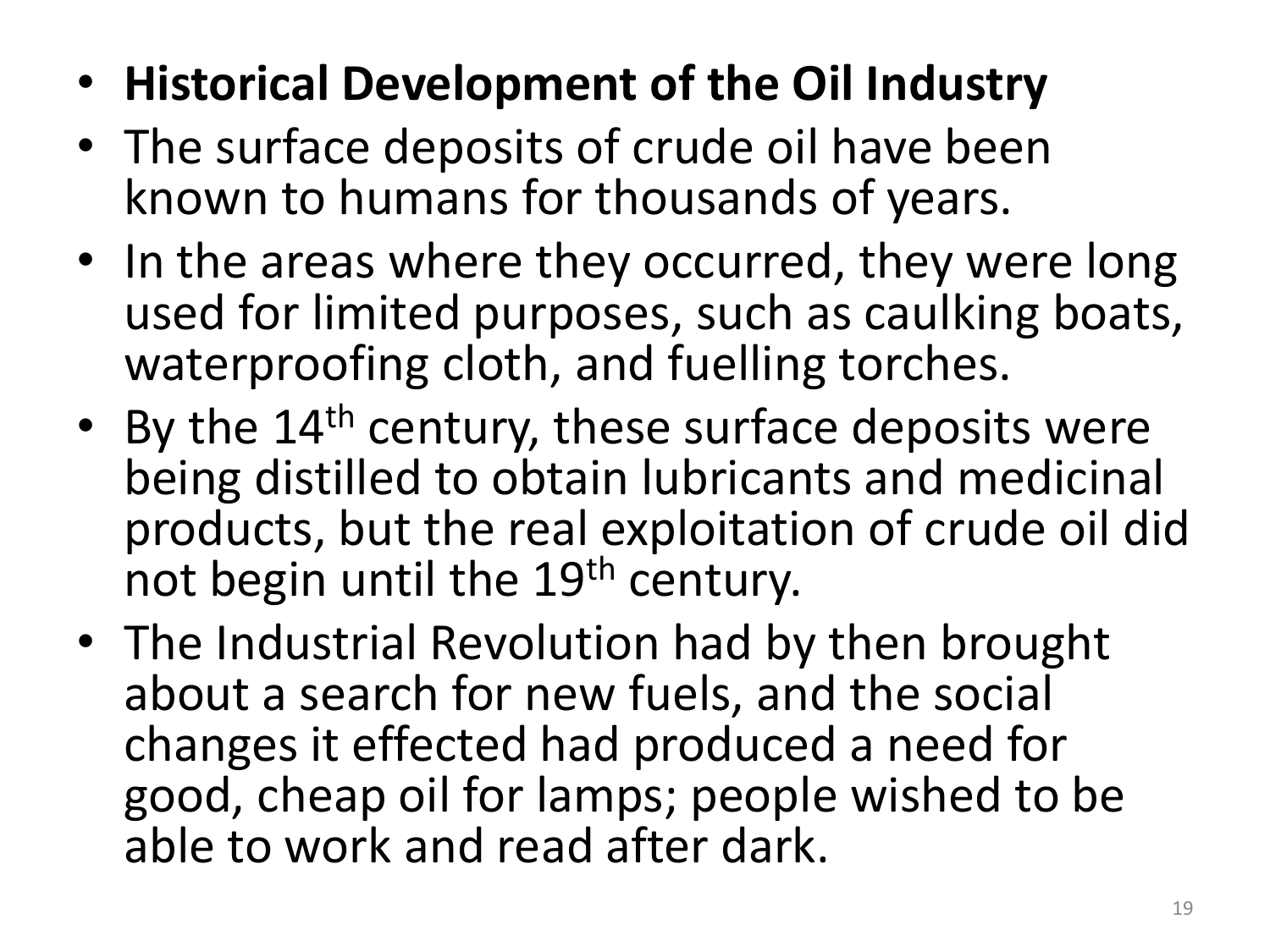- Whale oil, however, was available only to the rich, tallow candles had an unpleasant odour, and gas jets were available only in then modern houses and apartments in metropolitan areas.
- In 1852, Canadian physician and geologist Abraham Gessner obtained a patent for producing from crude oil a relatively cleanburning, affordable lamp fuel called kerosene; and in 1855 and American chemist, Benjamin Silliman, published a report indicating the wide range of useful products that could be derived through the distillation of petroleum.
- Thus, the quest for greater supplies of crude oil began.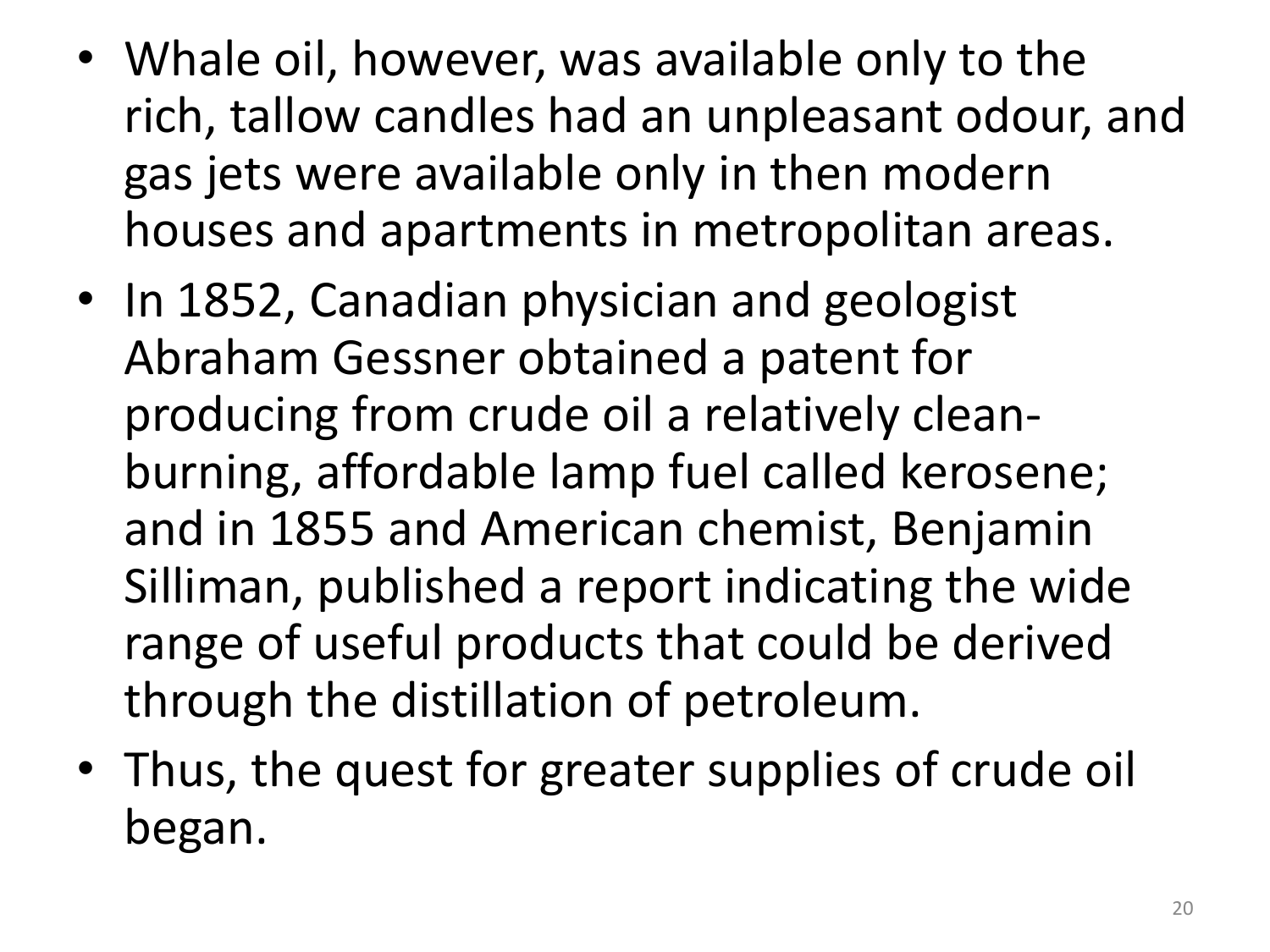- For several years people had known that wells drilled for water and salt were occasionally infiltrated by petroleum, so the concept of drilling for crude oil itself followed.
- The first such wells were dug in Germany from 1857 to 1859 but the event that gained world fame was the drilling of an oil well near Oil Creek, Pennsylvania, by Colonel Edwin L. Drake in 1859.
- Drake, contracted by the American industrialist, George H. Bissell, drilled to find the supposed "mother pool" from which the oil seeps of Western Pennsylvania were assumed to be emanating.
- The reservoir Drake tapped was shallow only 21.2 metres (69.5ft) deep – and the petroleum was a paraffin type that flowed readily and was easy to distil.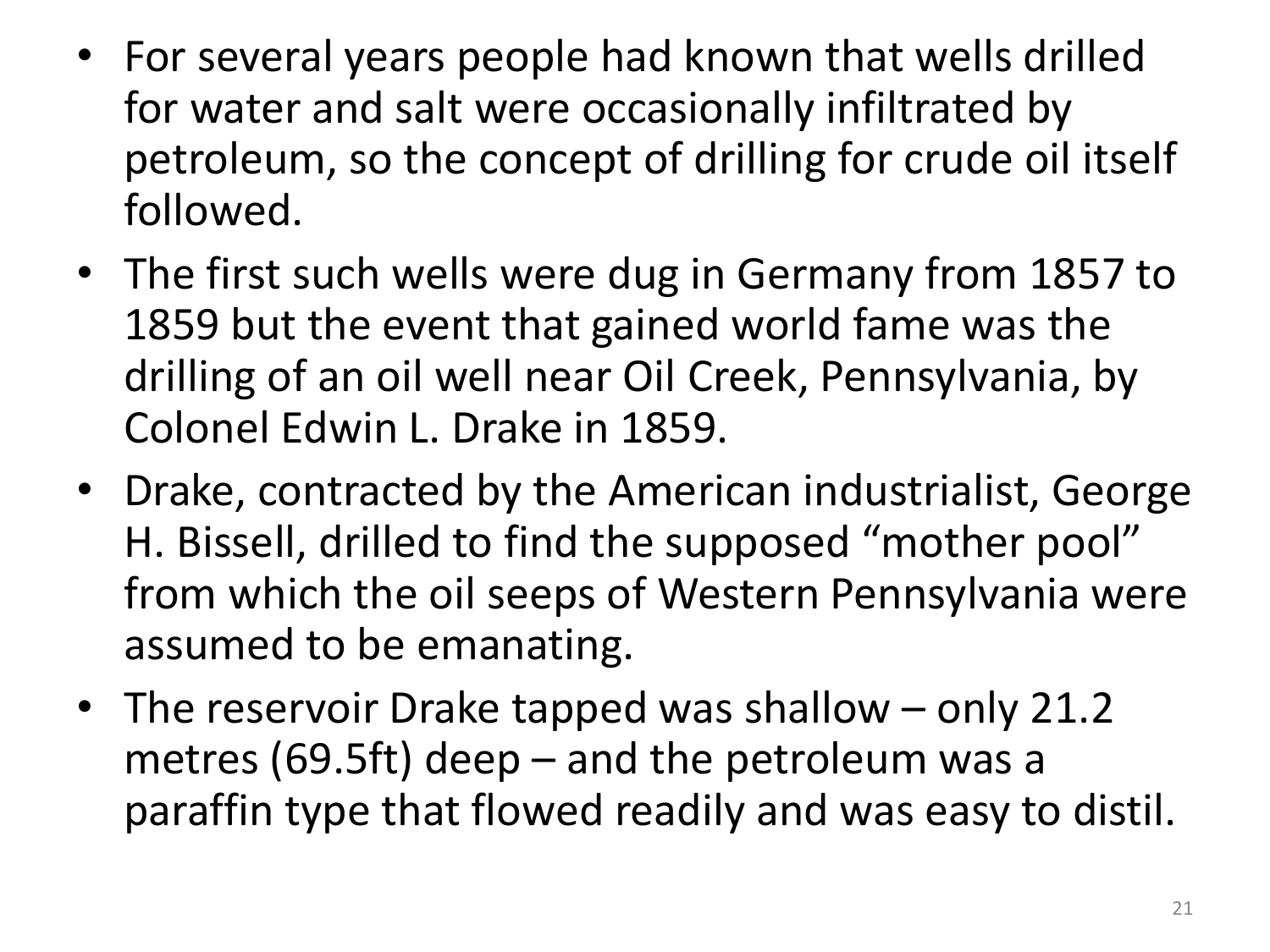- Drake's success marked the beginning of the rapid growth of the modern petroleum industry.
- Soon petroleum received the attention of the scientific community, and coherent hypotheses were developed for its formation, migration upwards through the earth, and entrapment.
- With the invention of the automobile and energy needs brought about by World War I (1914-18), the petroleum industry became one of the foundations of industrial society.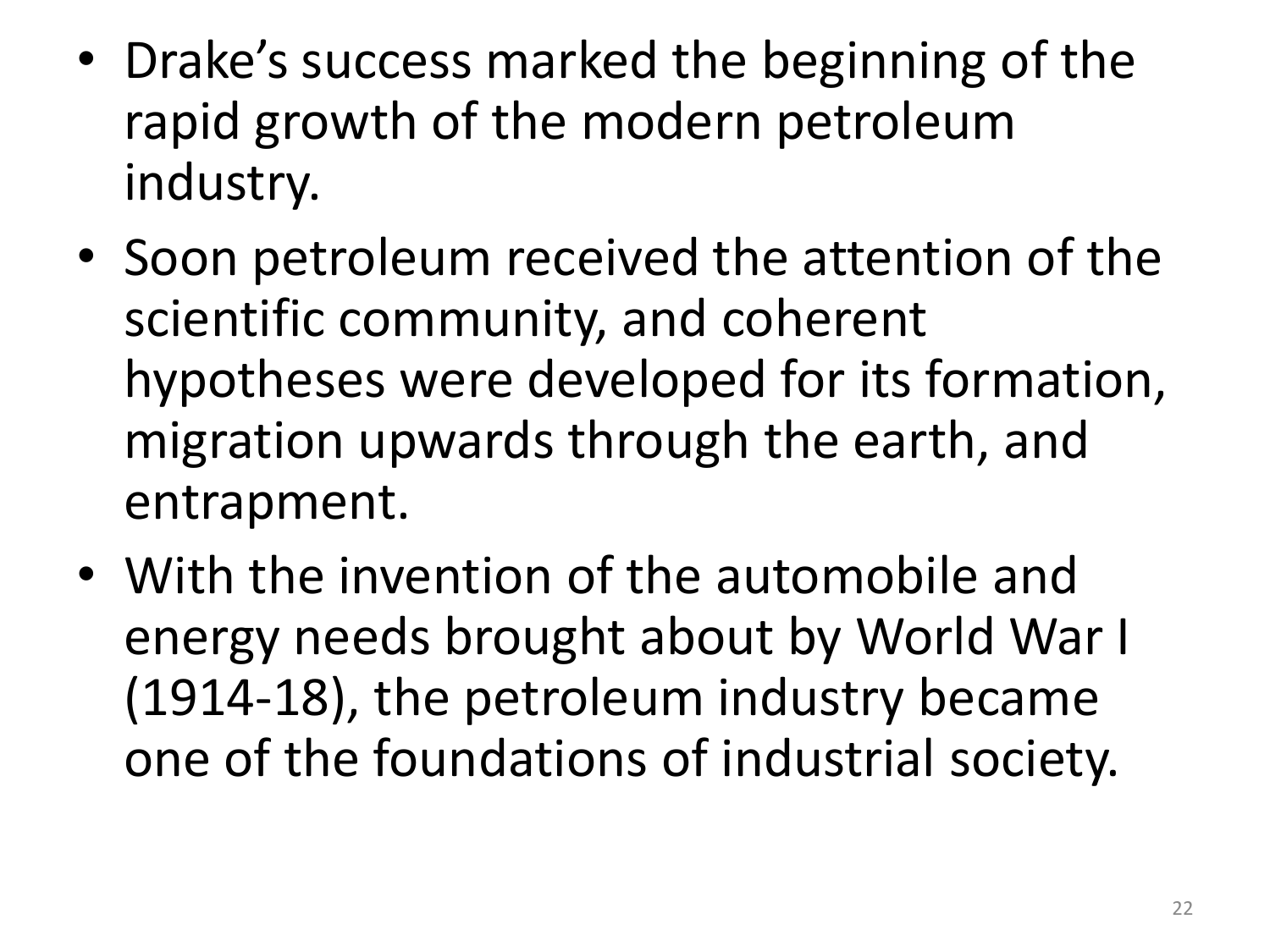- **Oil Exploration**
- To explore in relation to petroleum means "to make a preliminary search by surface geological and geophysical methods, including aerial surveys for oil.
- Petroleum geologists and geophysicists have many tools at their disposal to assist in identifying potential areas for drilling.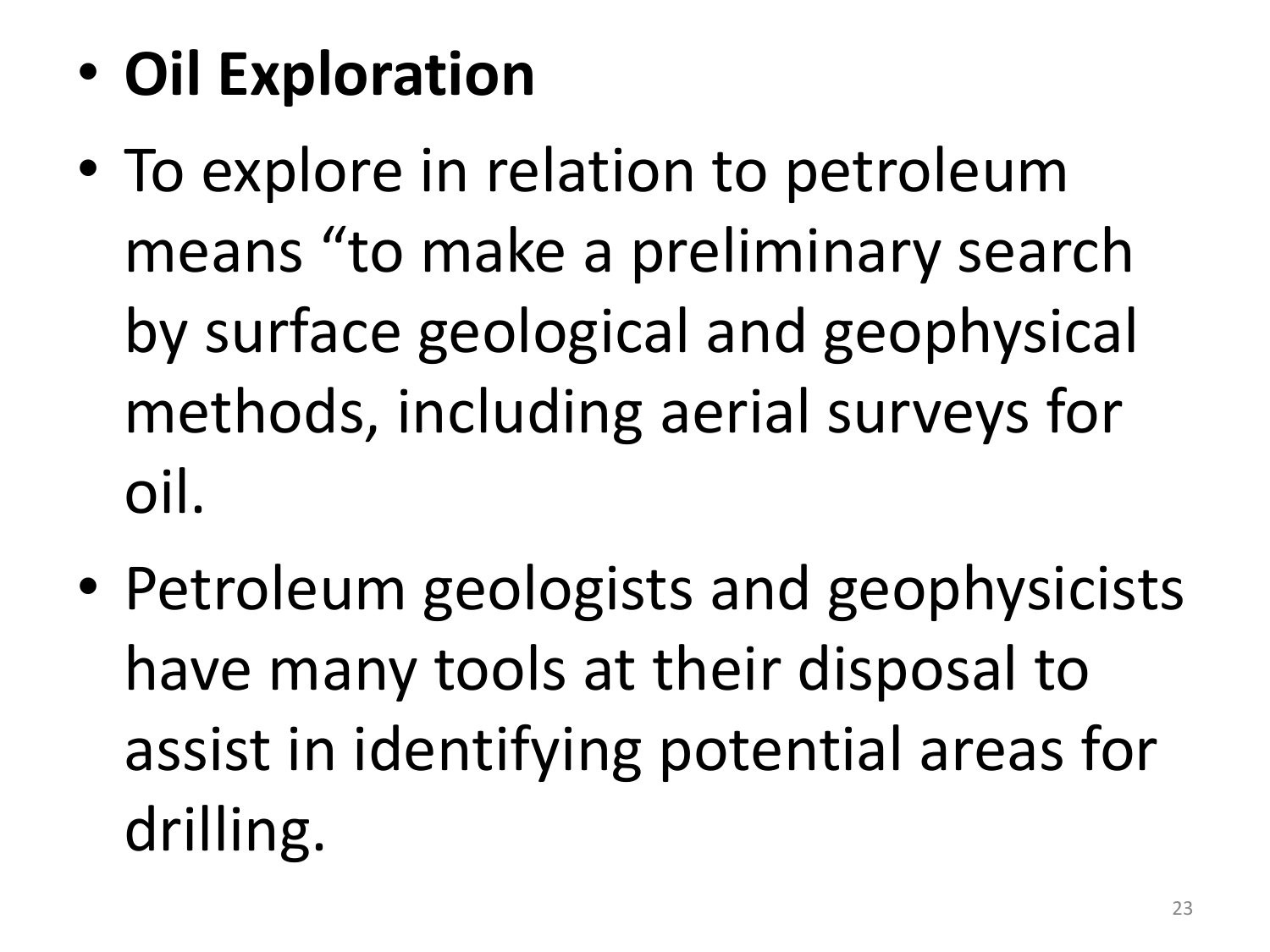• Thus, surface mapping of outcrops of sedimentary beds makes possible the interpretation of subsurface features, which can then be supplemented with information obtained by drilling into the crust and retrieving cores or samples of the rock layers encountered.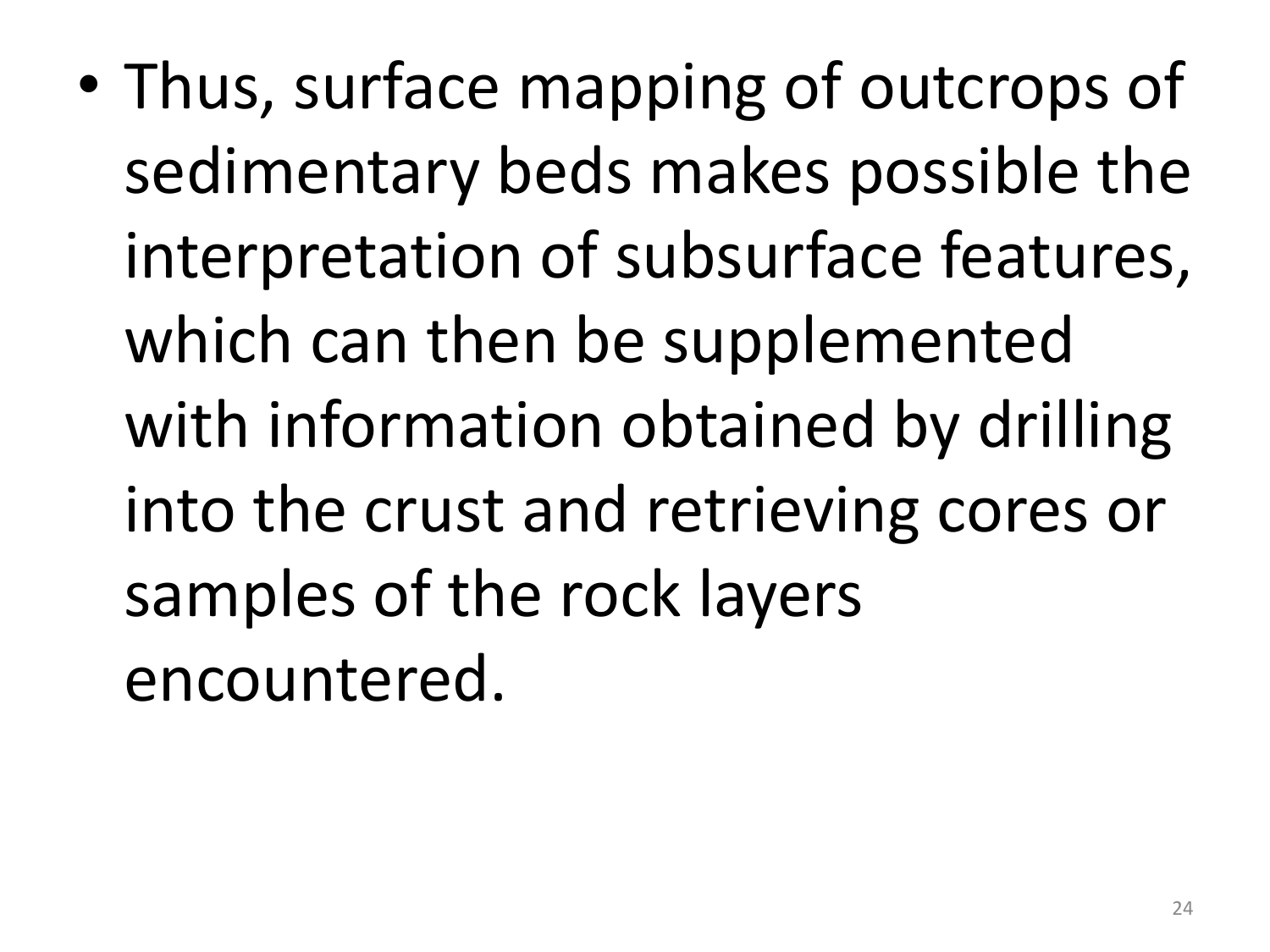- In addition, increasingly sophisticated seismic techniques – the reflection and refraction of sound waves propagated through earth – reveal details of the structure and interrelationship of various layers in the subsurface.
- It is believed that the first oil well was dug in Southern Iran in about 500 BC.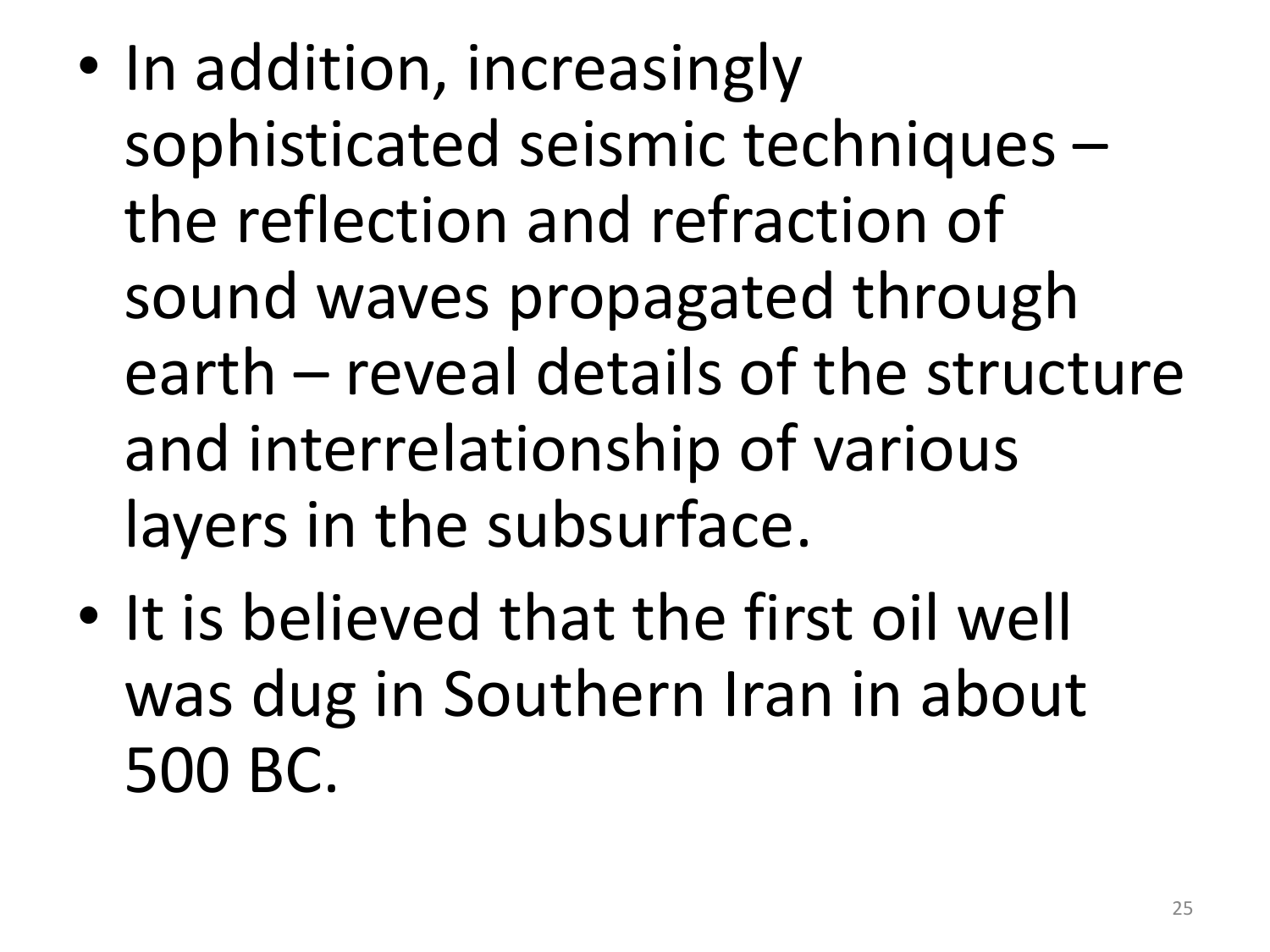- The Chinese are also believed to have drilled for oil and gas using bamboo tubes and bronze drill-bits as early as the 3rd century BC.
- In Nigeria, the search for oil started during the colonial era.
- It was in 1908 that the first recorded major exploration took place through the German Bitumen Company in a place near Okitipupa in present-day Ondo State.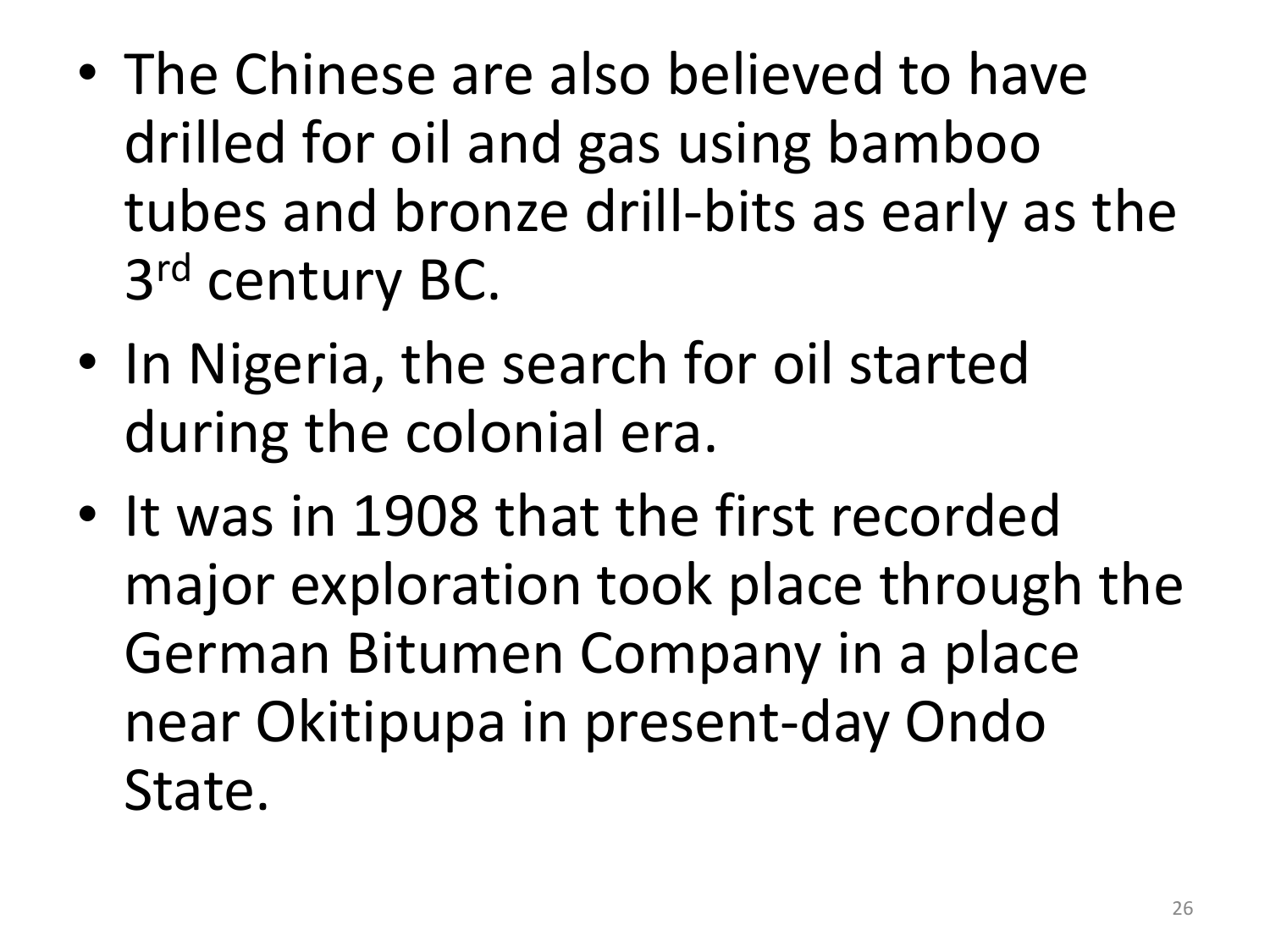- The activities of the German Bitumen Company ceased as a result of the 1st World War.
- Interest in the possibility of discovering oil around the Oil Rivers Protectorates and the banks of Rivers Niger and Benue was resuscitated in 1937 through the establishment of Shell D'Arcy Petroleum Development Company of Nigeria as an affiliate of Shell Petroleum Company and British Petroleum Company.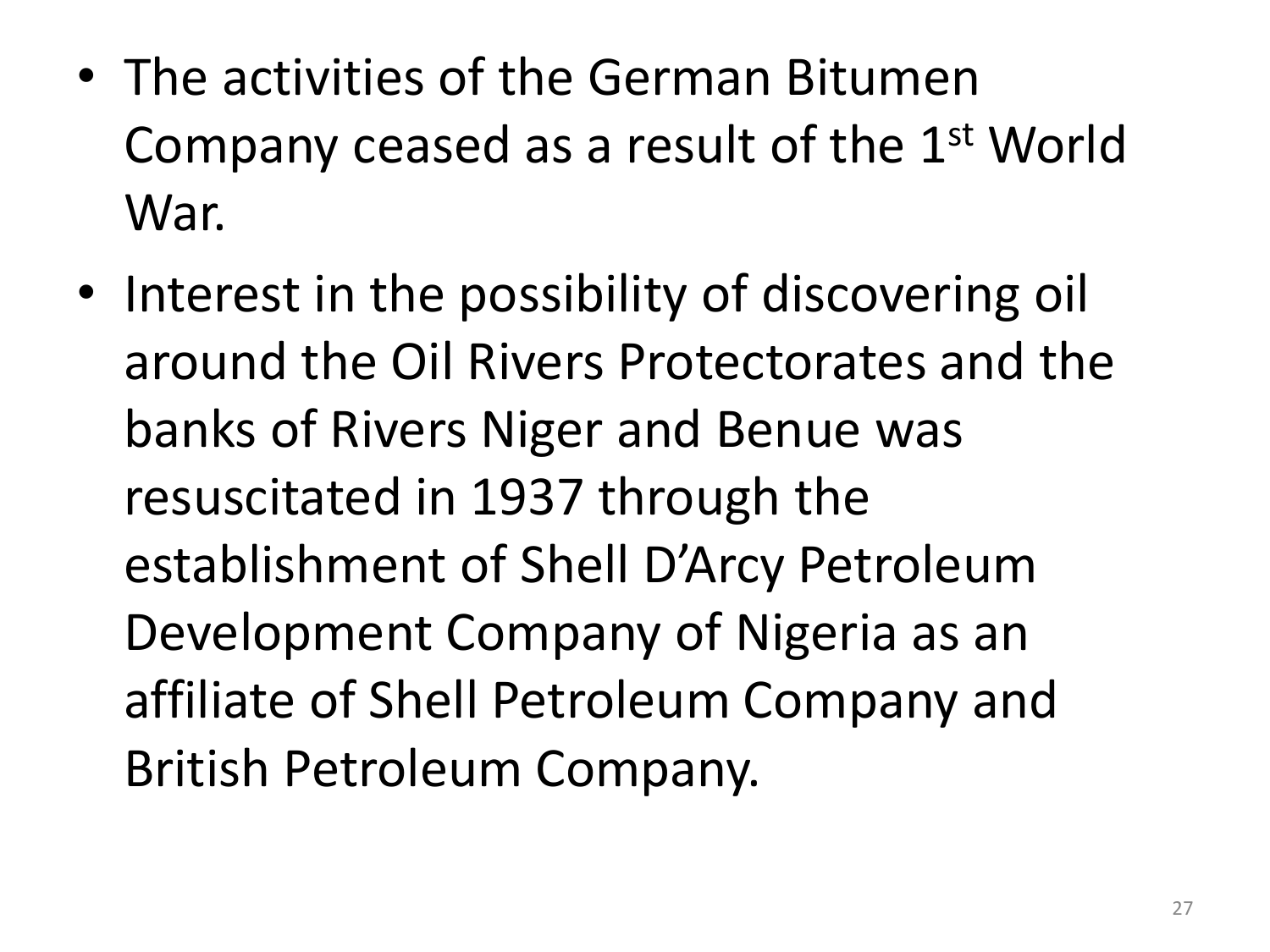- After the 2<sup>nd</sup> World War, Shell BP intensified its exploration activities, which eventually yielded dividend in 1956 as it discovered oil in commercial quantity in Oloibiri in present-day Bayelsa State.
- Nigeria's proven oil reserves are estimated by the US Energy Information Administration (EIA) as between 16 and 22 billion barrels but some other sources claim they could be as much as 35.3 billion barrels.
- These reserves make Nigeria the tenth most petroleum-rich country in the world.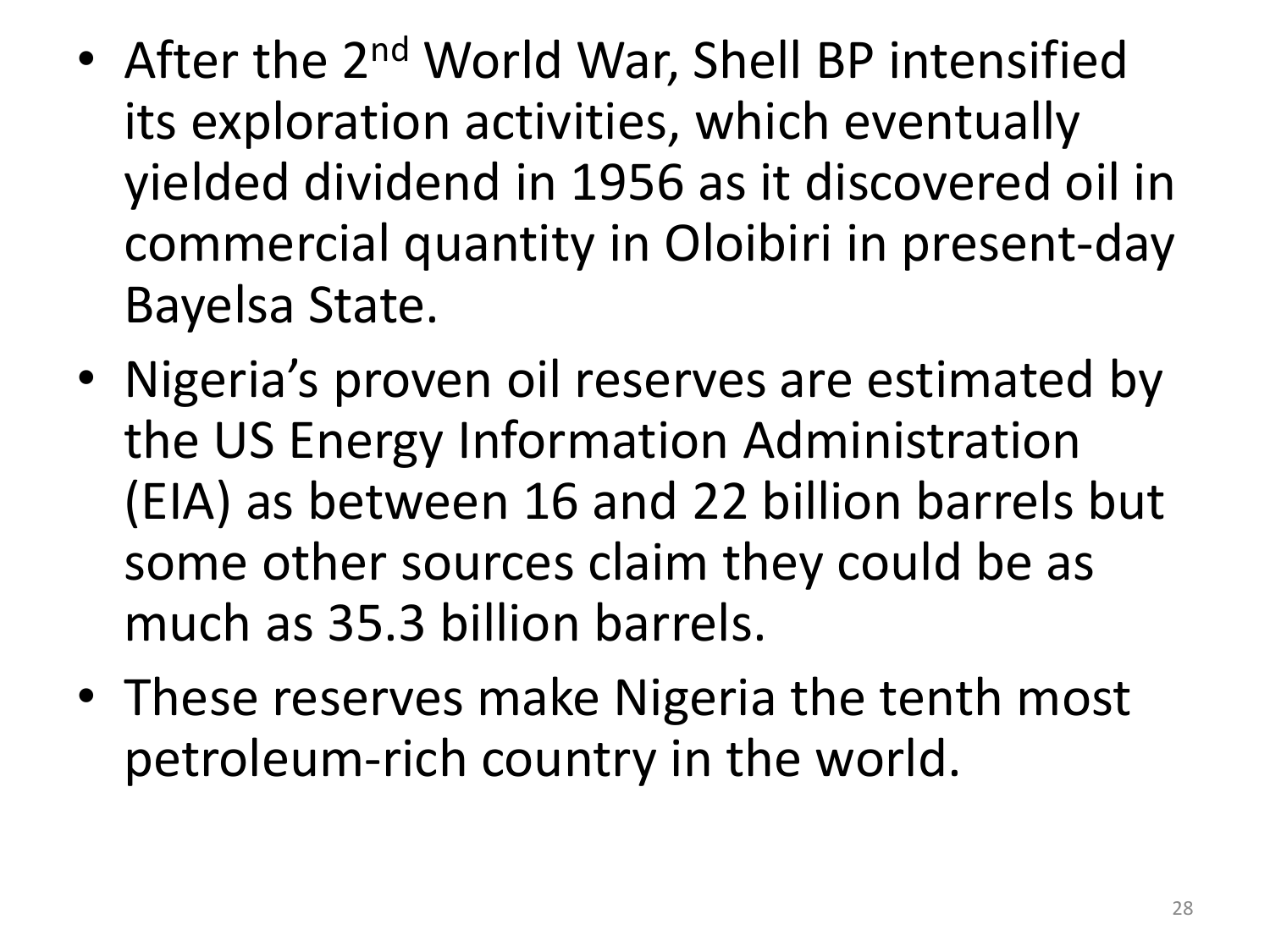- **Theories of Ownership and Control of Crude Oil**
- A) *Absolute Ownership Theory*
- This theory states that the owner of a piece of land is regarded also as the owner of the petroleum lying underneath the land.
- This theory conceptualizes land as the surface of the earth, the subsoil, including everything down to the crux and the airspace up to the sky.
- Within the framework of this conceptualization, ownership implies a complete and total control which a person exercises over land.
- According to this theory, whoever owns a piece of land should also own whatever is found on it whether under or above it.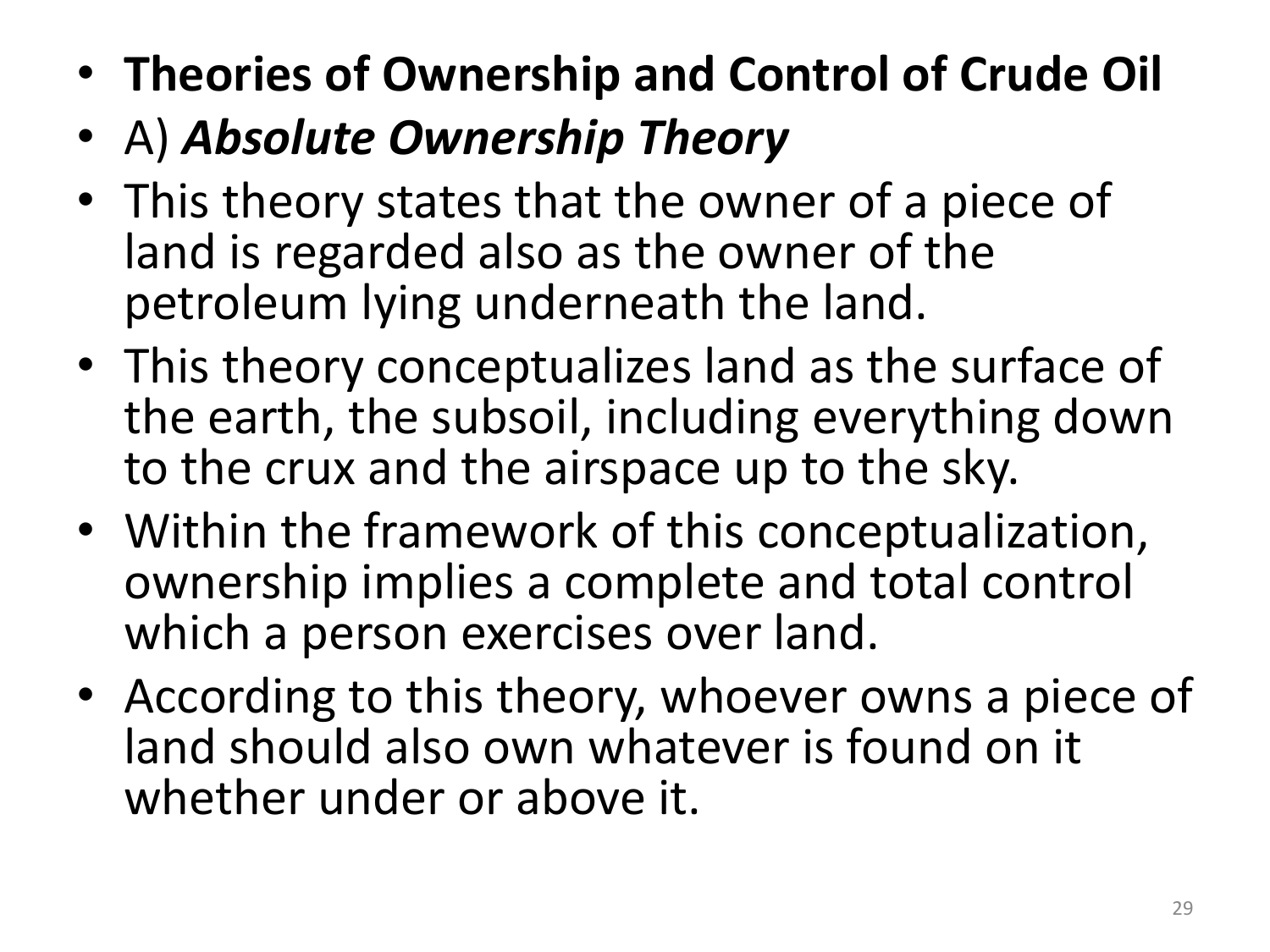- This theory has been criticised on the ground that oil and gas are fugacious substances (that is, they move from one place to another beneath the earth's surface) and therefore impossible for anyone to capture them and make them stay permanently on a person's property.
- By way of illustration, if "A" owns a piece of land, underneath of which there is crude oil, we may rightly conclude that he is the owner of the crude oil underneath but if the crude oil wanders to "B's" land, then, "A" no longer has any claim to the crude oil.
- This theory is well recognized in the USA's state of Texas.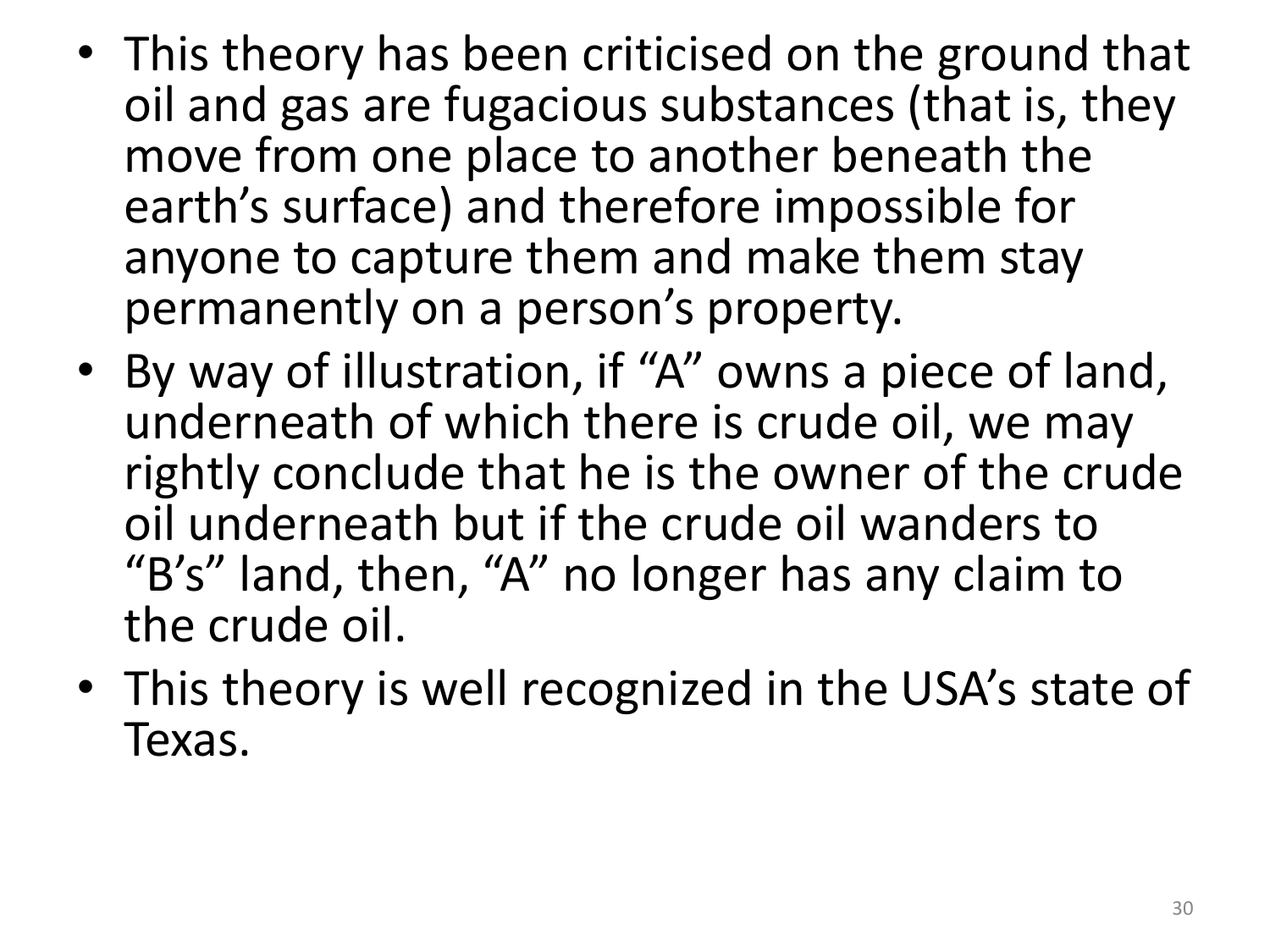#### • *B) Qualified Interest Theory*

- This theory states that crude oil and gas cannot be owned until they are captured and reduced into possession.
- What this implies is that ownership of the crude oil and gas under a person's land is qualified.
- The qualification is that ownership can only be claimed if the crude oil is reduced to possession.
- By way of illustration, "A's" ownership of the crude oil underneath his land is qualified. It is qualified in the sense that it is only when "A" is able to reduce the crude oil and gas to possession that he can claim ownership.
- This theory obtains in states like California and Indiana in the US.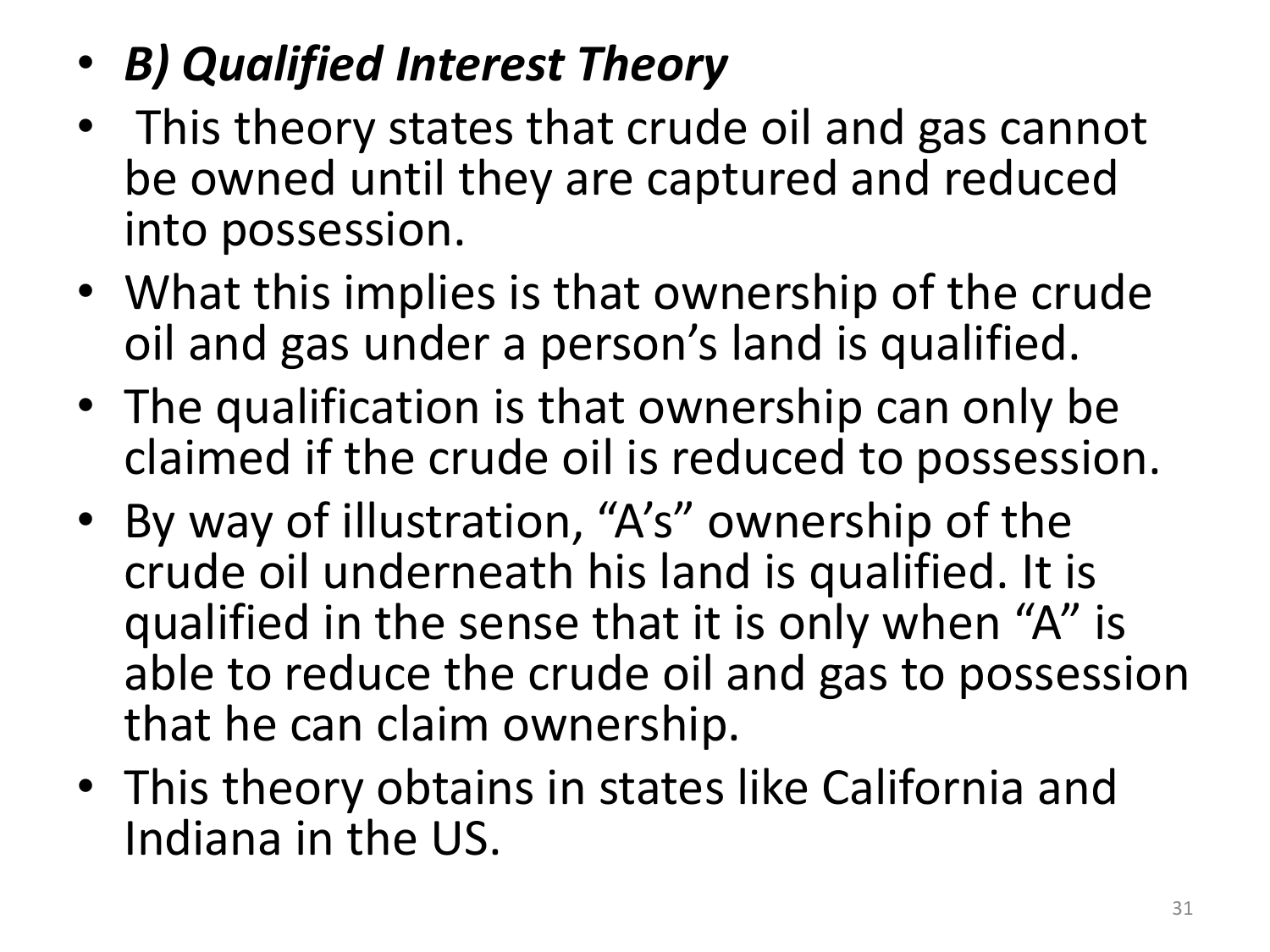- **C) Non-ownership Theory**
- This theory states that crude oil and gas are not capable of being owned because their fugacious nature.
- In essence, since petroleum is like a fluid that can move from one place to another, it cannot be owned in the strict sense of the word.
- There is not much support for this theory as modern practice shows that petroleum is still subject to ownership by the person or authority that captures it at any particular point in time.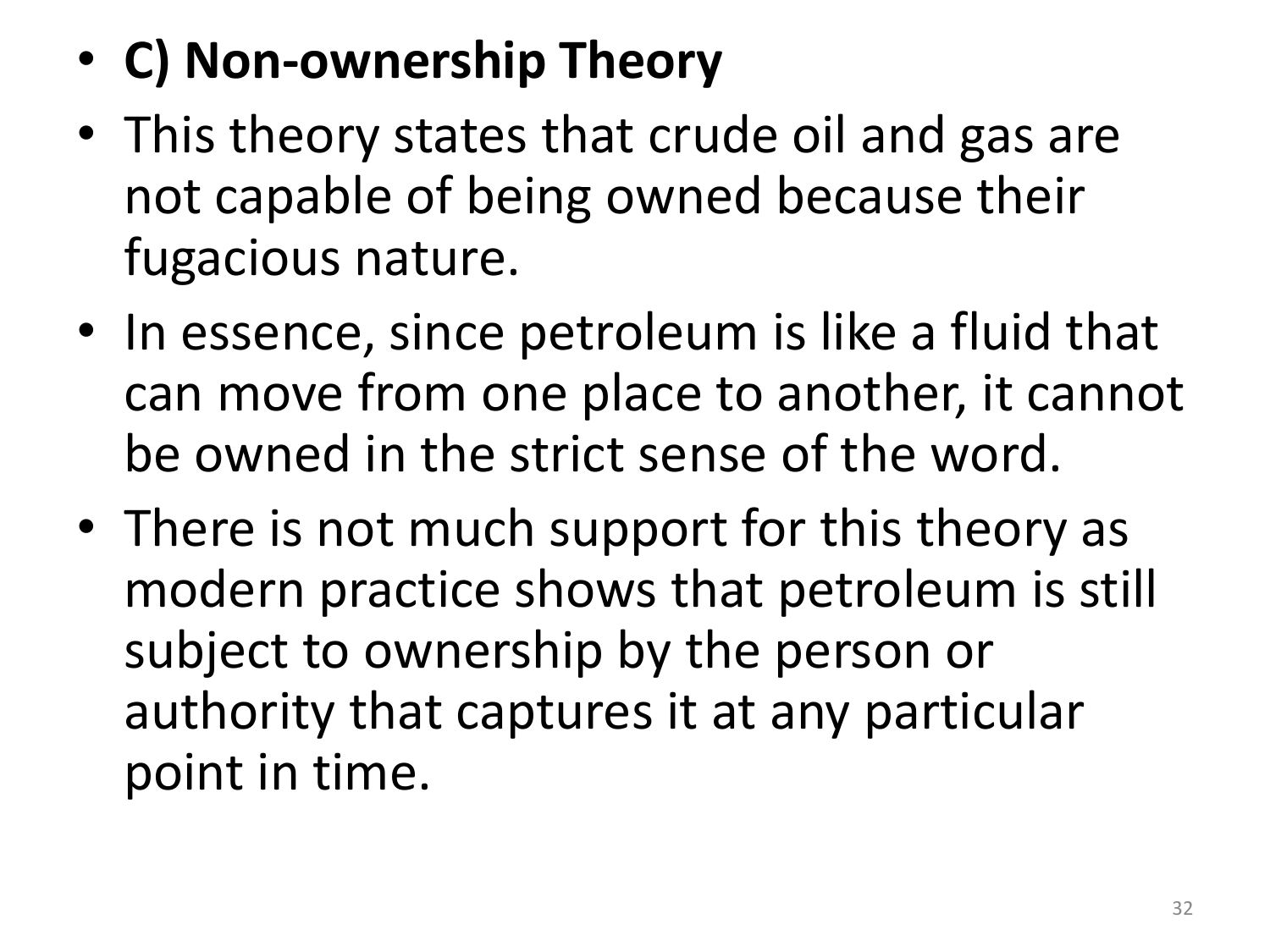- **D) Domainal Theory**
- This theory vests the ownership of crude oil and gas on the sovereign or the state.
- This is the most prevalent system of ownership of minerals.
- Practically, every country, with the major exception of the US, retains sovereign rights over all mineral deposits.
- In many countries, this right is enshrined in their various legislations and constitutions.
- In Nigeria, it is enshrined in Section 44, Subsection 3 of the 1999 Constitution.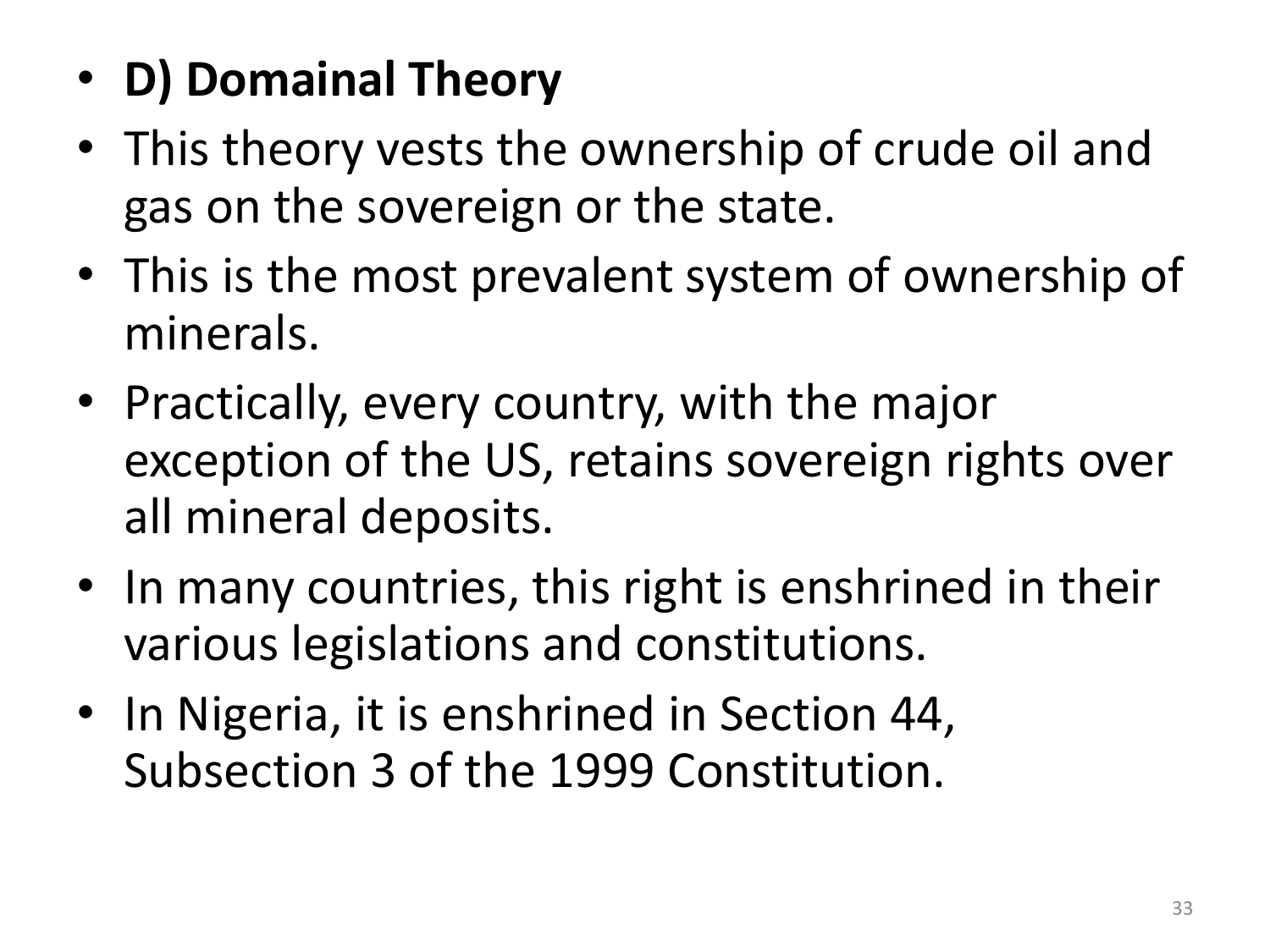- **Interests in Crude Oil Exploration and Exploitation**
- Types of interests in petroleum exploration are
- A) Concession
- B) Production Contracts
- C) Agreements: Participation Agreements/ Joint Ventures
- **A)** *Concession*
- The concept concession denotes several things, namely:
- It also denotes a voluntary yielding to a demand for the sake of a settlement;
- It could also mean a grant of land or property especially by a government in return for services or for a particular use.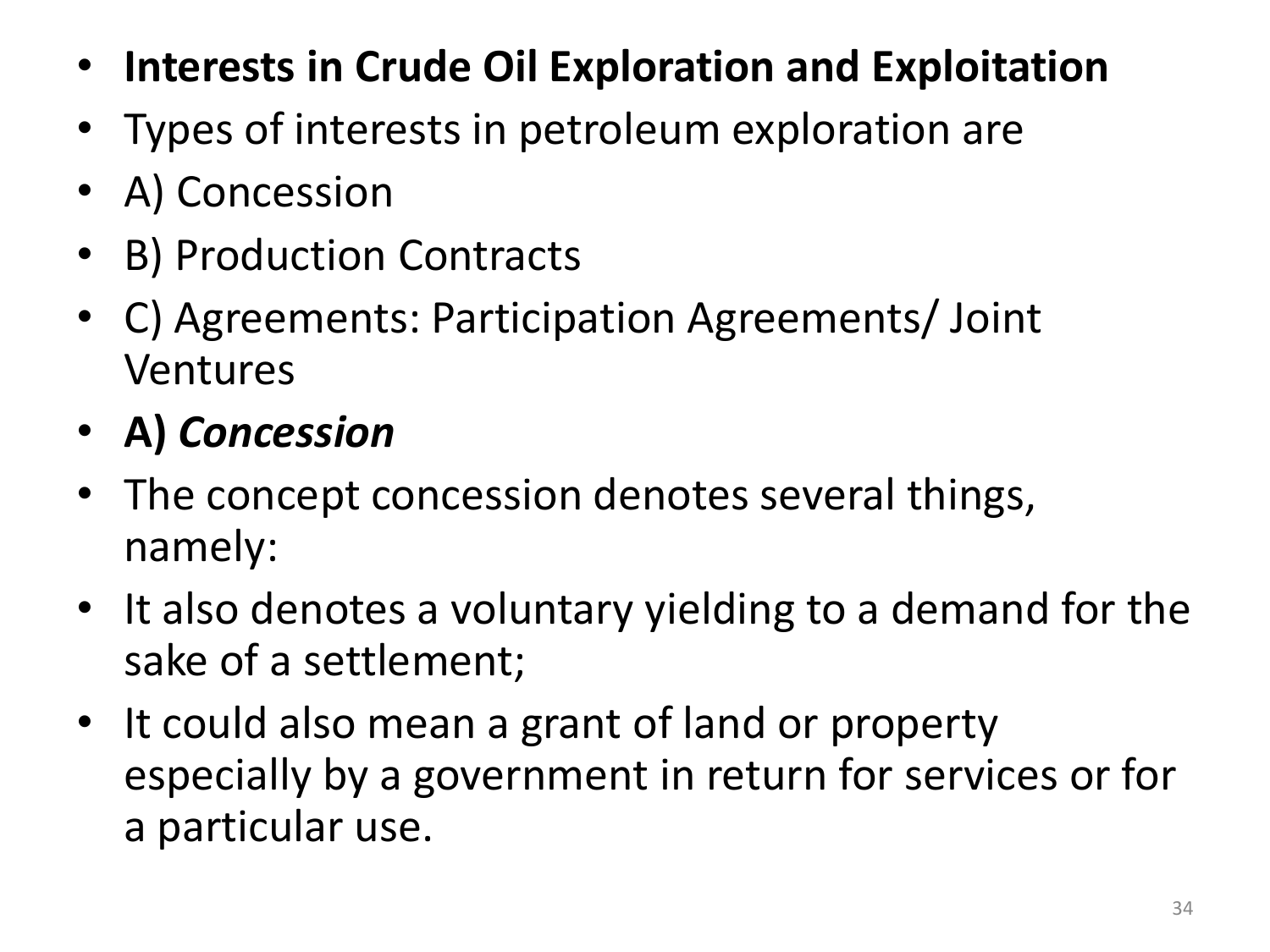- In international law, it is a contract in which a country transfers some rights to a foreign enterprise which then engages in an activity (such as mining, drilling etc) contingent on state approval and subject to the terms of the contract.
- Within the context of crude oil exploration and exploitation, concession denotes right conferred on an individual or business entity to use land.
- This usage is tied to an official license granted by the government and which allows work such as drilling for oil to be carried out in a specific area of land.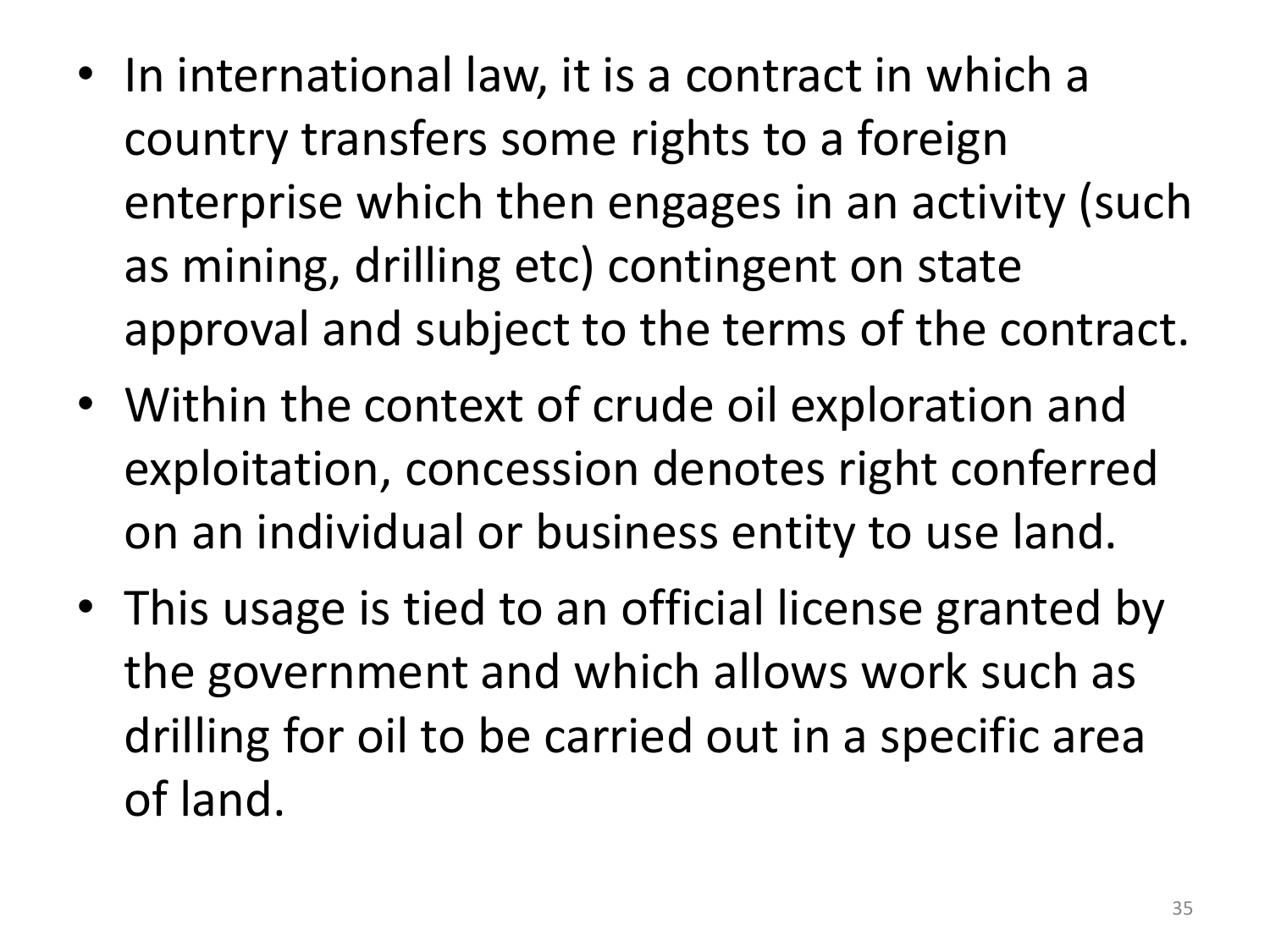- There are two types of concession
- *i) Traditional Concession*
- *ii) Modern Concession*

### • **i) Traditional Concession**

- Traditional concession was the earliest type of arrangement between governments and the international oil companies.
- This was an agreement whereby the oil company received the exclusive rights to explore for petroleum and if petroleum was discovered, to produce, market and transport the oil and gas.
- In return, the company paid specified costs and taxes.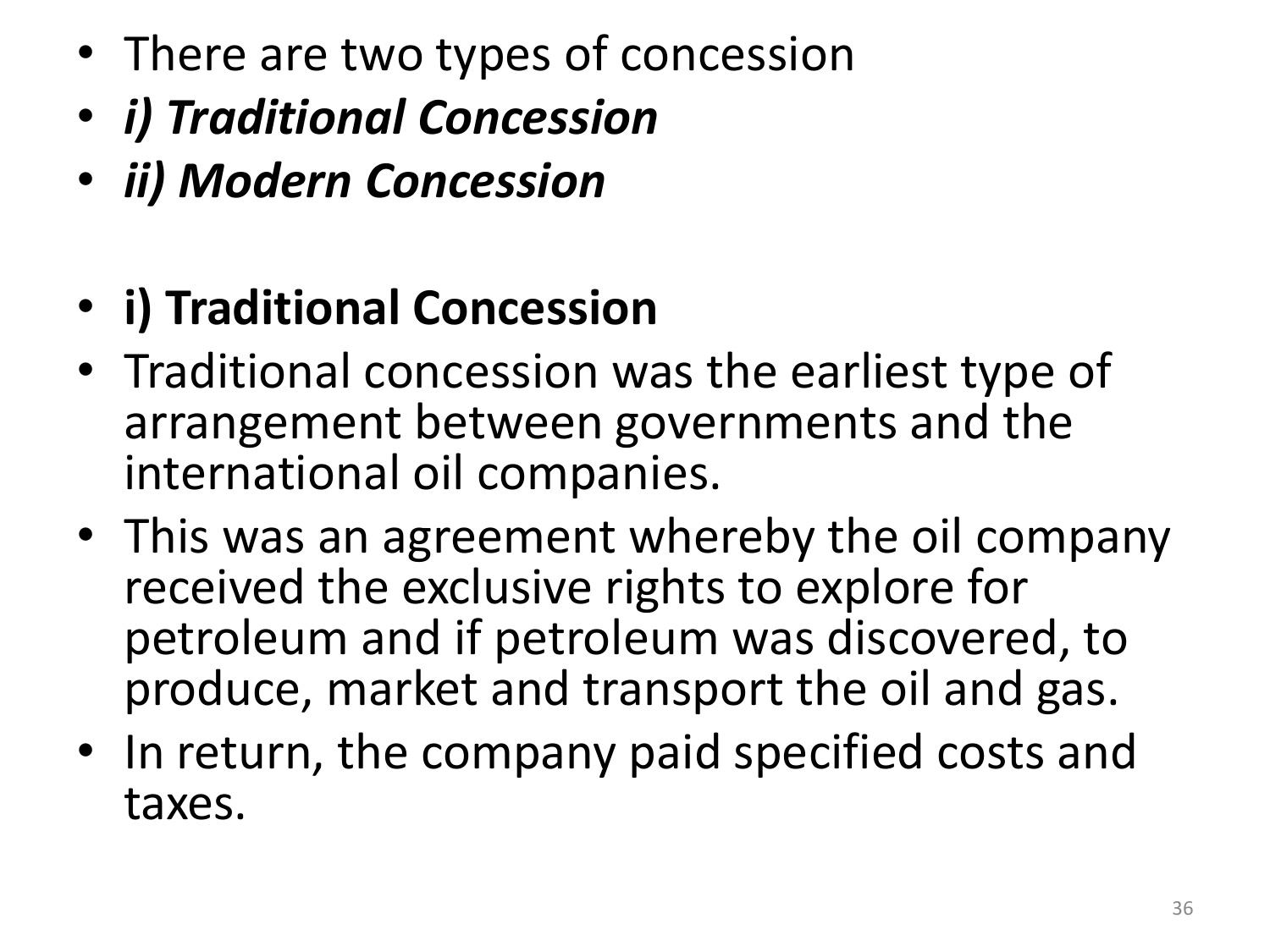- **Characteristics of Traditional Concession.**
- i) The area was often very large
- ii) The duration was very long, usually between forty and seventy-five years.
- iii) The rights granted were sometimes so extensive that they cannot be differentiated from a freehold interest.
- iv) The rights often granted covered all the mineral deposits in the area.
- v) Financial benefits were minimal and often ridiculous
- vi) Originally, no income tax was levied until 1950.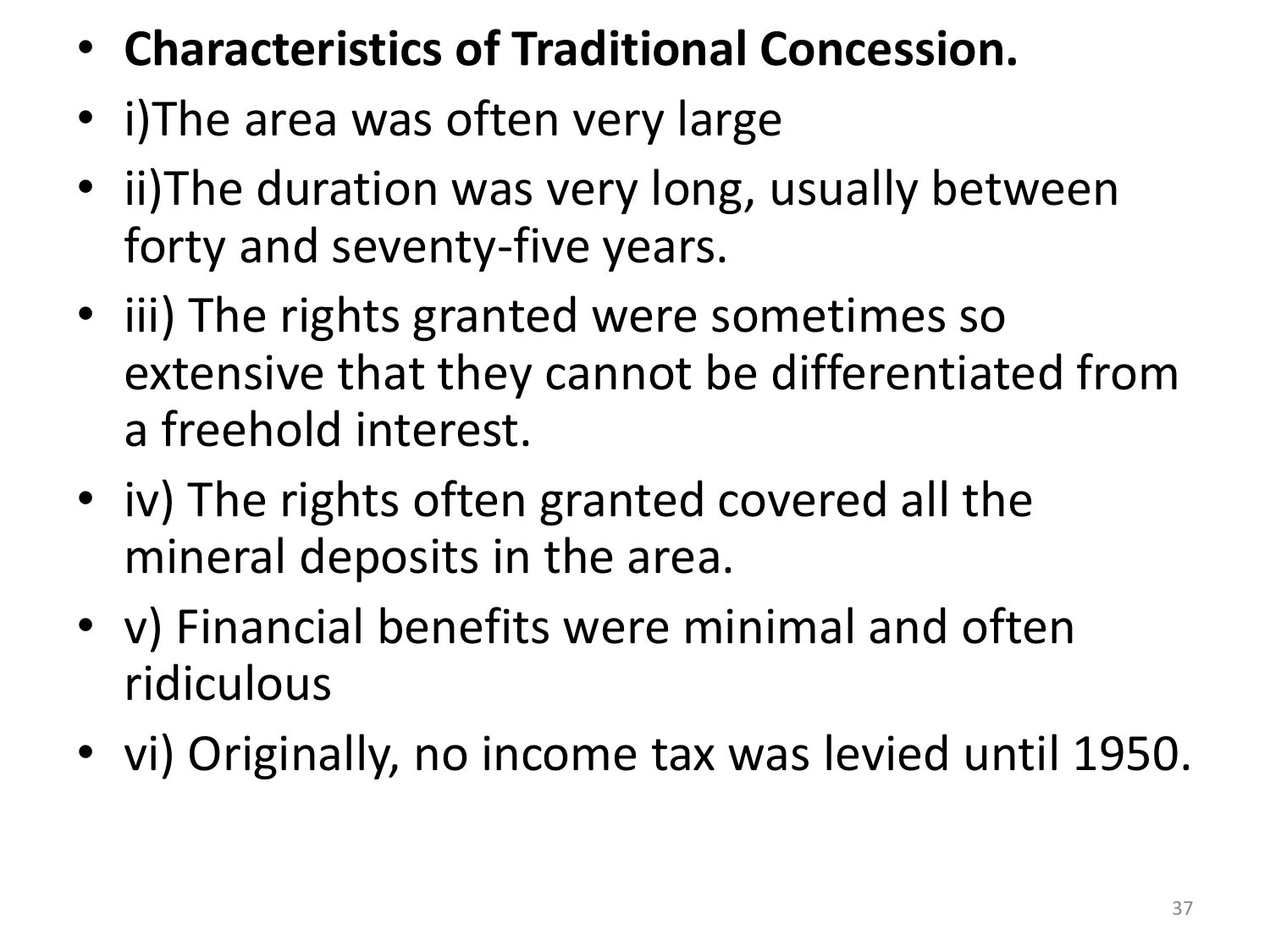- **Modern Concession**
- Modern concession is similar to the traditional concession in many ways.
- It is also an arrangement whereby the oil company receives the exclusive right to explore for petroleum and if petroleum is discovered, to produce, market and transport it.
- The company pays specified costs and taxes to the state that has the crude oil.
- Under this type of concession, the company has rights over the produced petroleum and owns it as from the point of extraction.
- It is now called by various names such as licence or lease, but it is still the most widely used type of agreement.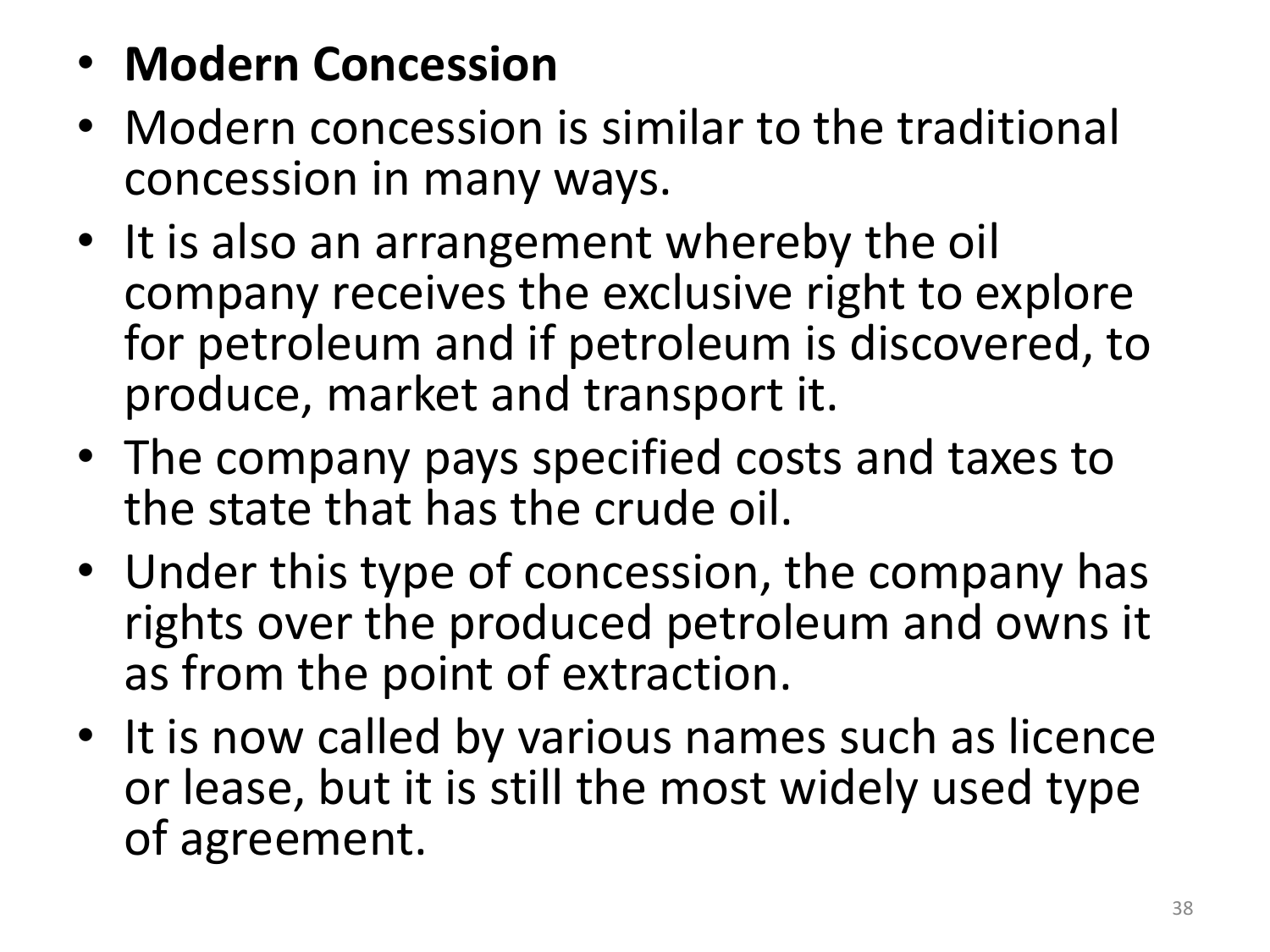- **Characteristics of Modern Concession**
- i) The duration is an initial period of twenty years.
- ii) The area of coverage has been reduced.
- iii) The company is usually given rights only in respect of crude oil and sometimes natural gas.
- iv) Financial obligations are greatly increased
- v) Petroleum *in situ* remains at all times the property of the state in almost all agreements of this nature.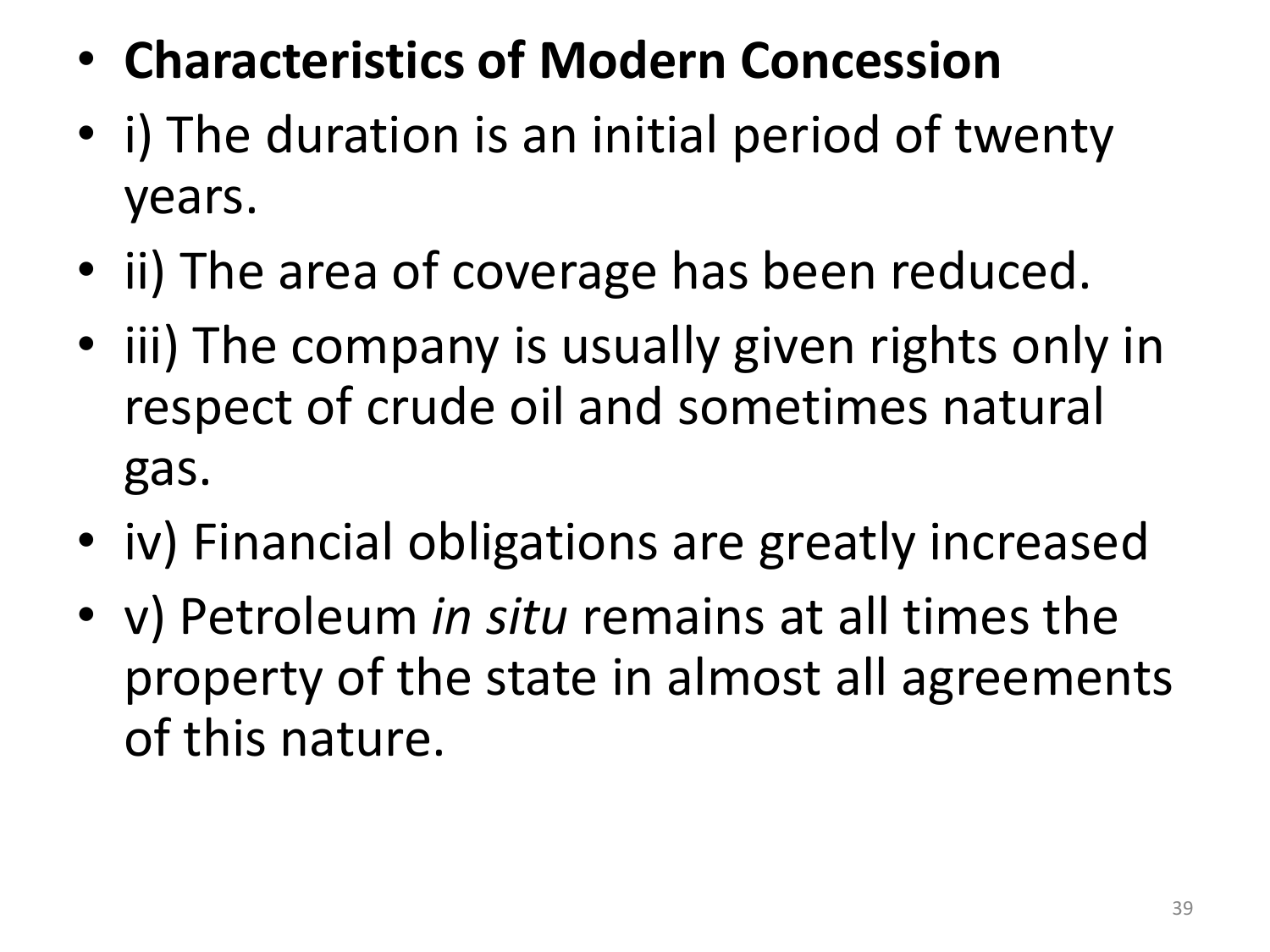## • **B) Production Contracts**

- Legal arrangements in which crude oil is shared by the parties in prearranged proportions.
- **Types of Production Contracts include:**
- i) Production Sharing Agreement;
- ii) Risk Service Agreement;
- iii) Pure Service Agreement;
- iv) Technical Assistance Agreement.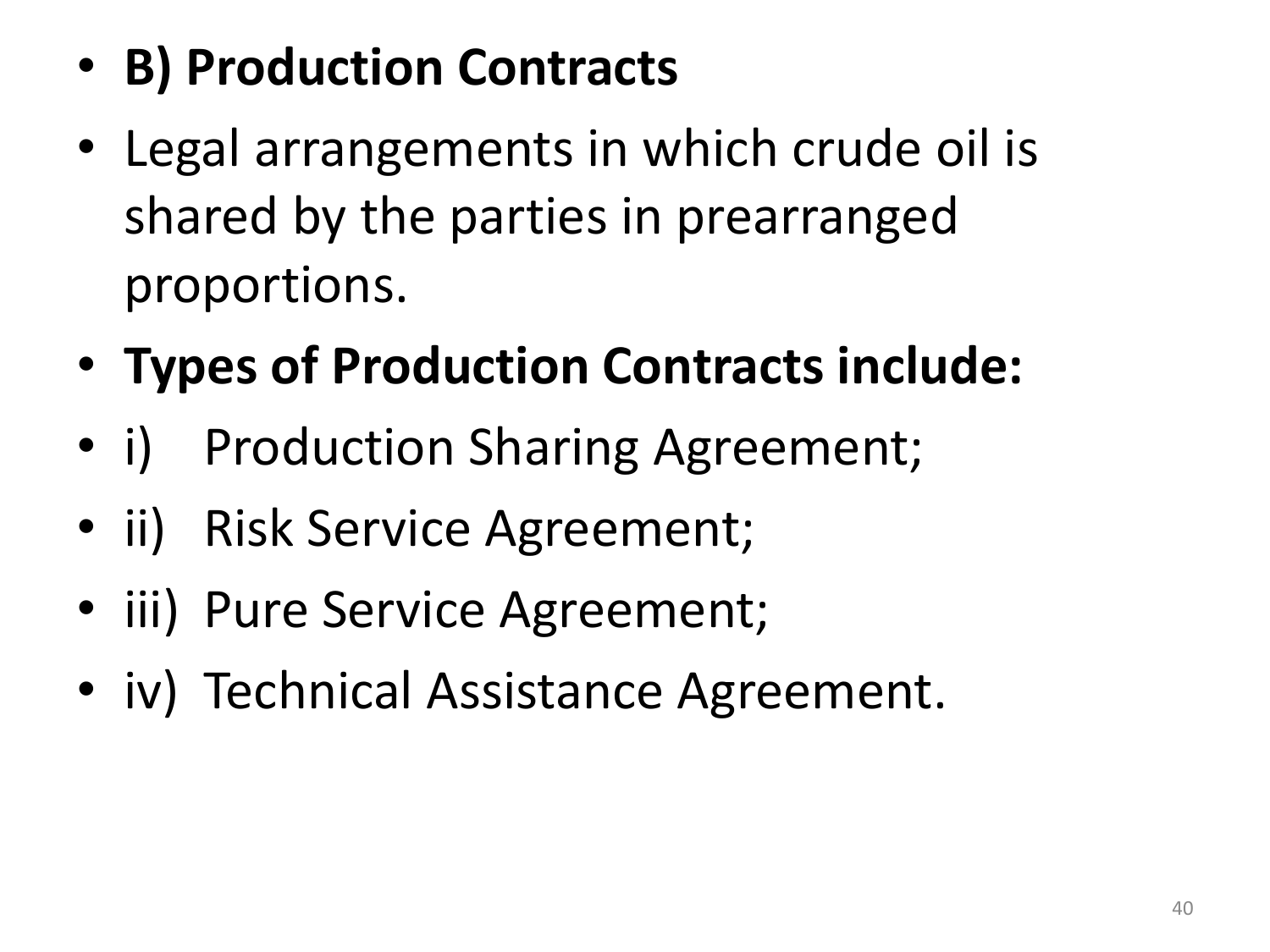- i) *Production Sharing Agreement (PSA)* also called *Production Split* –
- It is a contract between the host country and the international oil company about the ratio of sharing crude oil produced.
- In a standard PSA the international oil company bears all the risks of exploration, and is often in charge of the operations and management of the contract area but recoups its money from oil produced.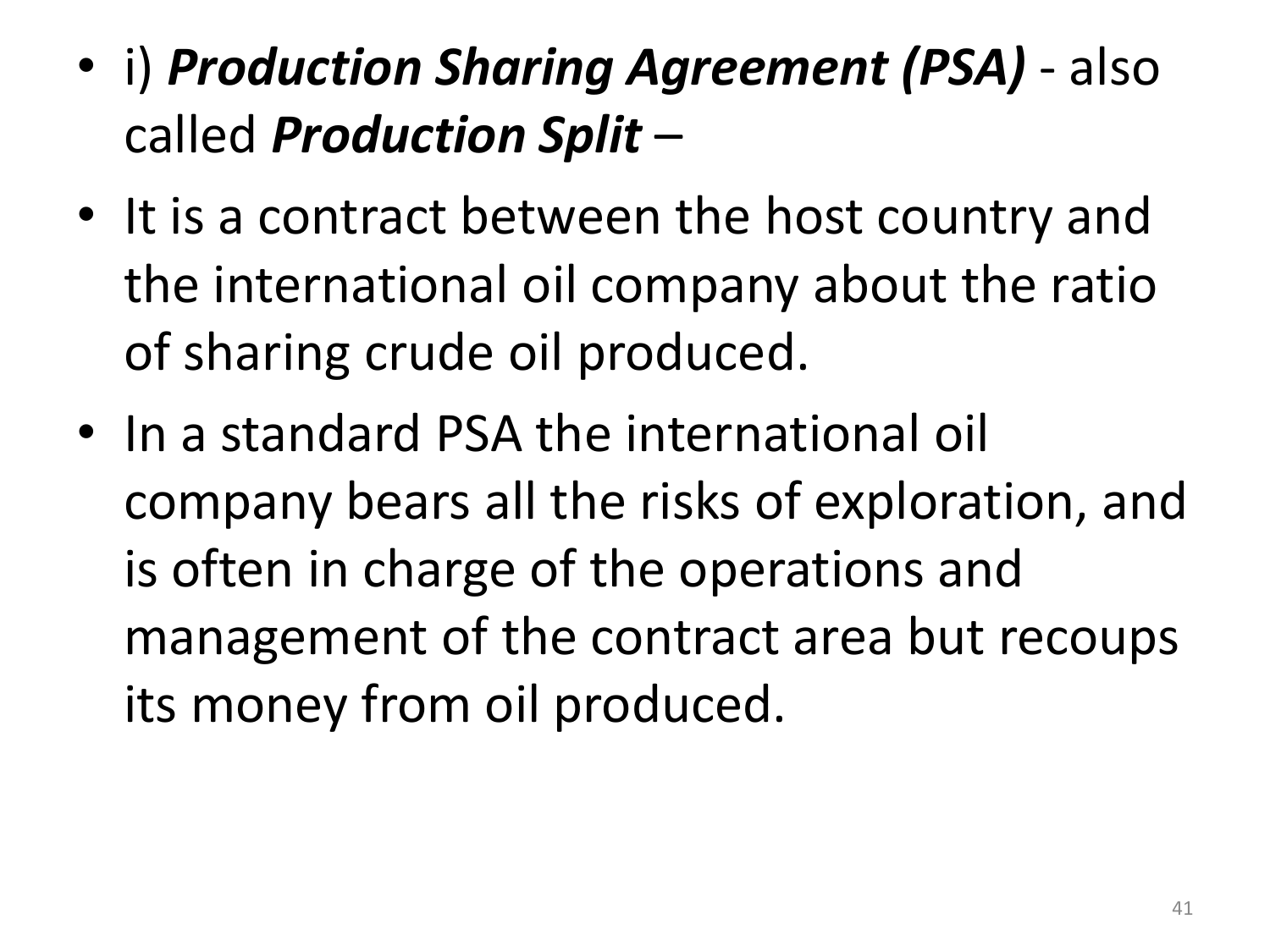- ii) *Risk Service Agreement* is the arrangement where the international oil company provides the entire risk capital for exploration and production. It recoups its investment when oil is discovered based on the provisions of the agreement.
- iii) *Pure Service Contract* is a simple contract where all the exploration and production risks are borne by the state, and the international oil company performs its stipulated service and is paid a flat fee for this service.
- iv) *Technical Assistance Agreement* is the agreement in which the international oil company exports its technical expertise to the host country for a specified fee. It is often entered into by a country desiring to develop a viable indigenous petroleum industry.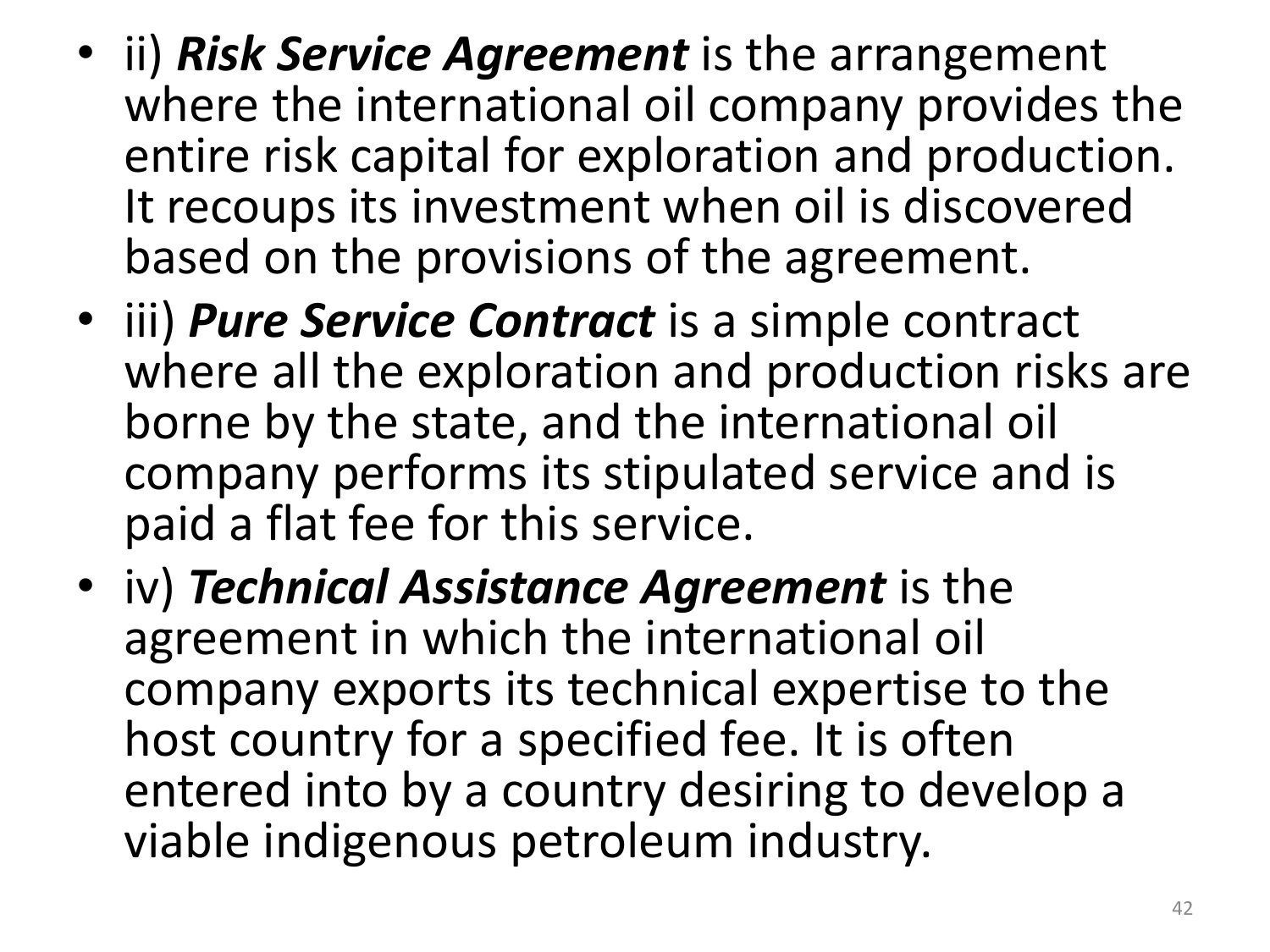- **C) Agreements: Participation/Joint operating Agreements or Joint Ventures**
- There are basically **two** types of agreements, namely
- (i) The Participation Agreement
- (ii) The Joint Operating Agreement
- Today in Nigeria, equity participation by the Government through various Joint Ventures with subsidiaries of International Oil Companies (IOCs) provide the main method of exploration and production of petroleum resources in our country.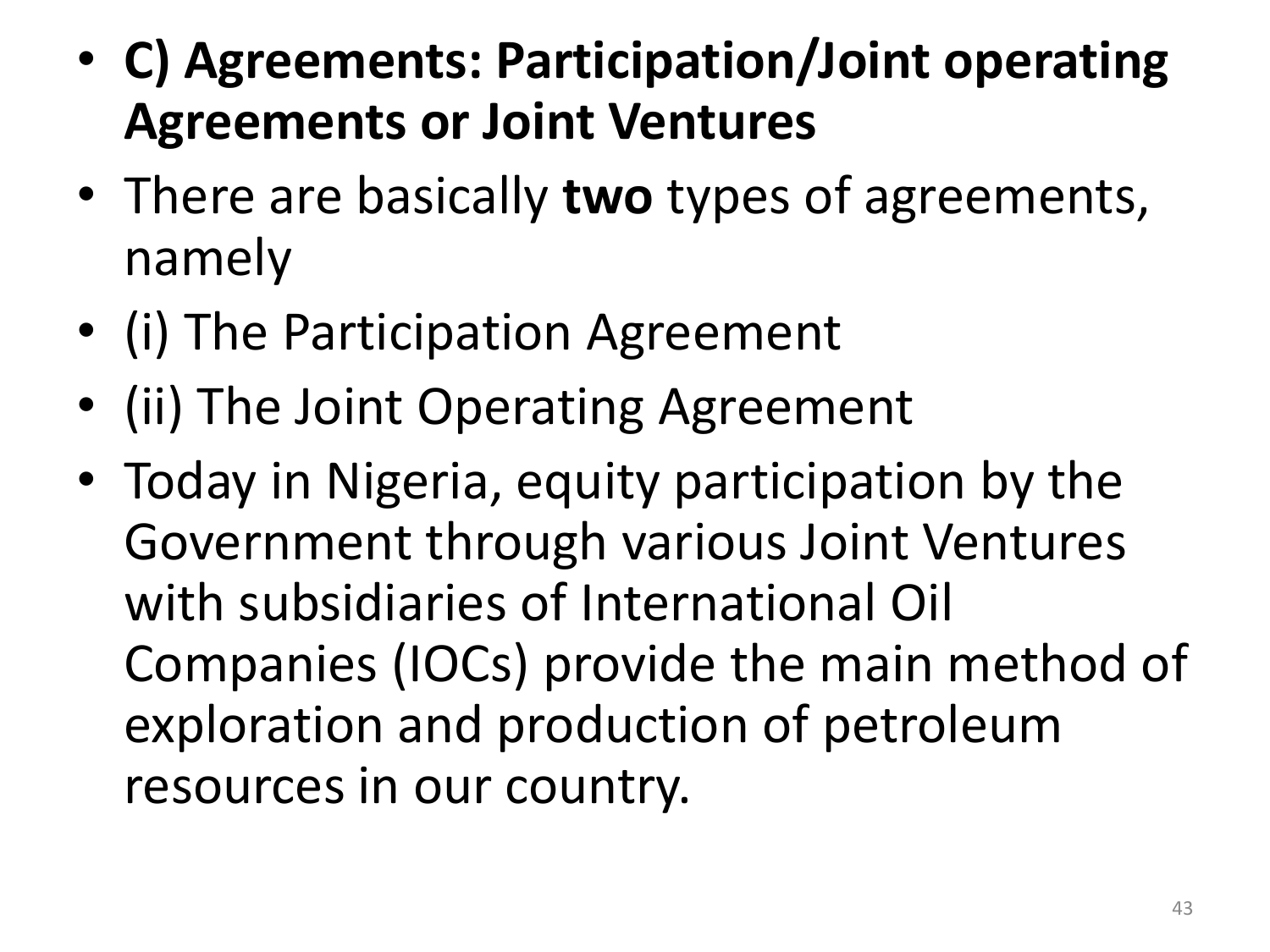#### • **The Participation Agreement**

- A participation agreement is one entered into between prospective parties to a joint venture oil operation.
- It involves parties to a joint venture in oil operation entering into separate agreements with each other on the modalities of their participation.
- For example N.N.P.C. which is the organ through which the Federal Government engages in joint venture with oil companies, would be required to sign participation agreements separately with Shell Petroleum Development Company, Elf Petroleum Nigeria Ltd, M.P.N, Agip.
- This participation agreement will spell out N.N.P.C's participation interest in the intended venture, i.e in the Oil Mining Lease (OML); the working capital of the parties; fixed and movable assets of the parties etc.
- Thereafter the parties concerned will sign a common agreement known as **Joint Operating Agreement**.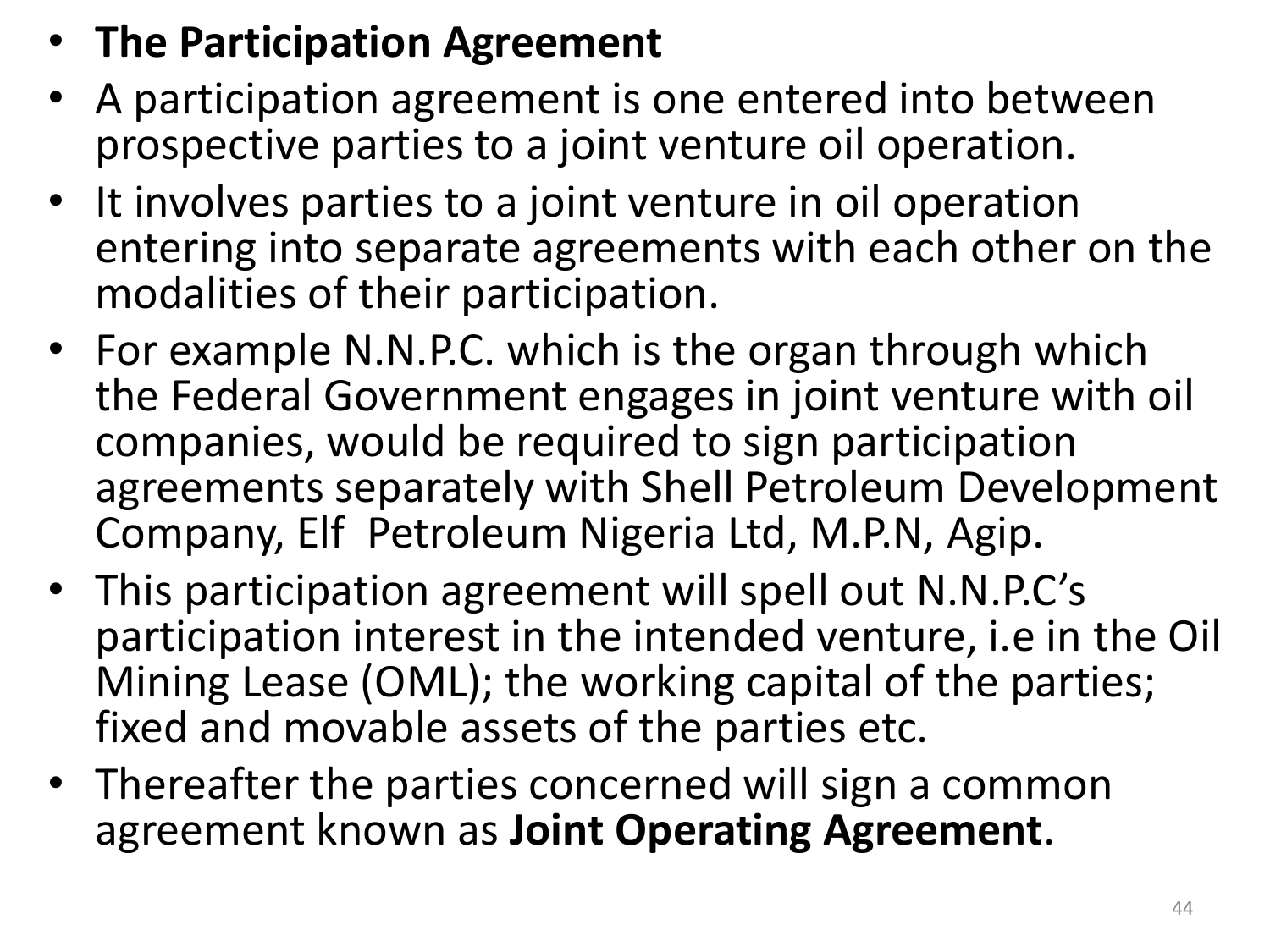- **Joint Operating Agreement**
- A joint operating agreement is essentially a contract between two or more parties in an oil joint venture, setting out the terms and conditions of such a venture.
- In other words, it is a contract which involves two or more parties (subsidiaries of international oil companies like SPDC, EPNL, MPN, as well as a national oil company like NNPC) which provides the basis for exploration and production of petroleum.
- It is in the nature of a partnership agreement between two or more parties engaged in a commercial enterprise, in this case, oil exploration and production.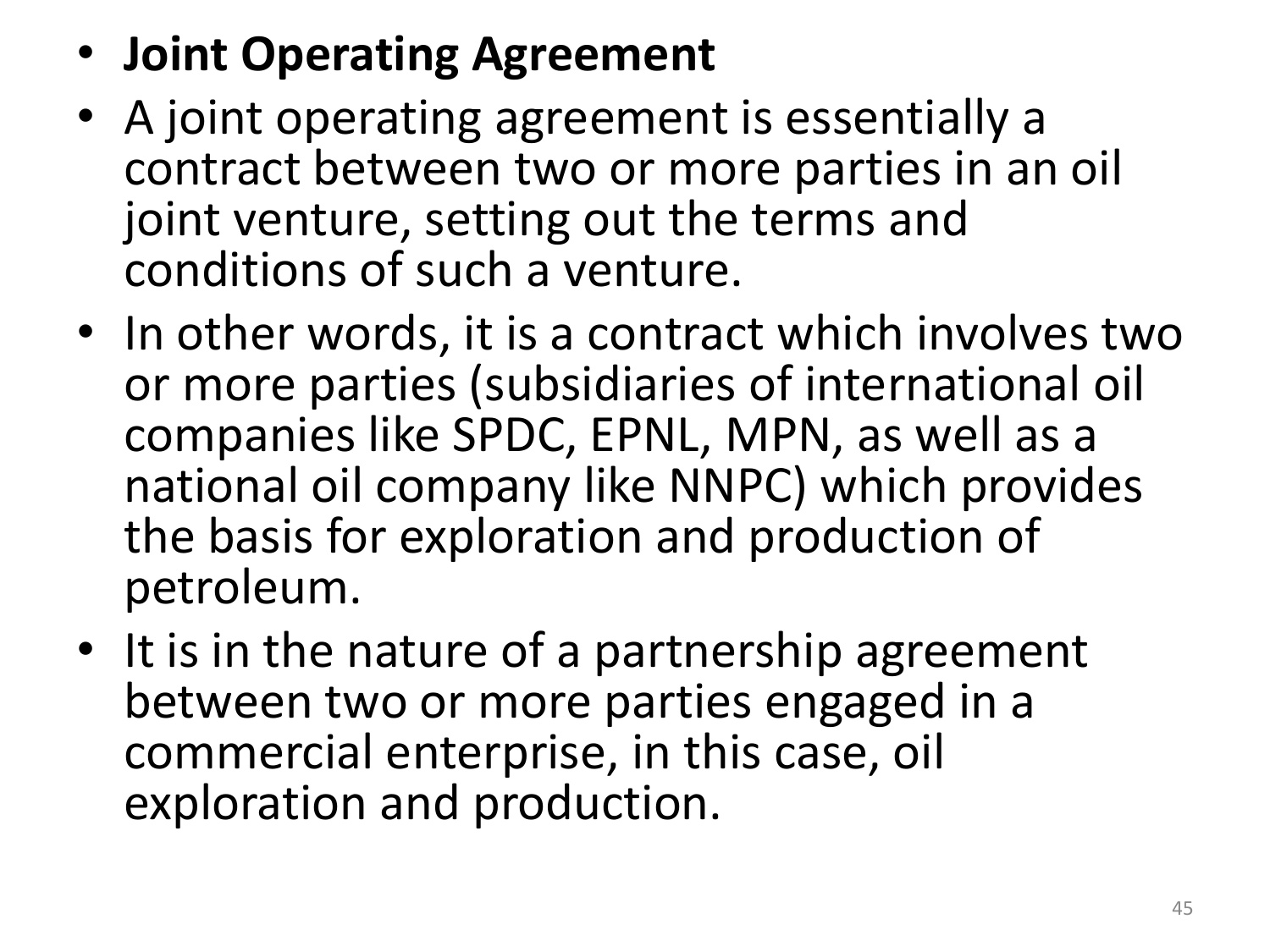- A joint operating agreement defines the rights and obligations of the joint venture partners.
- For instance, a joint operating agreement will set out the participating or percentage interests of the parties as clearly seen in the NNPC/Shell Joint Ventures Agreement of 1991.
- In that agreement the participating interests of the parties are set out thus, NNPC 60%, NAOC 5%, SPDC 30%, Elf Petroleum Nigeria Ltd 5%.
- The Agreement will also state which party will be the operator of the joint venture.
- In the 1991 Agreement referred to above, Shell has been the operator of that joint enterprise.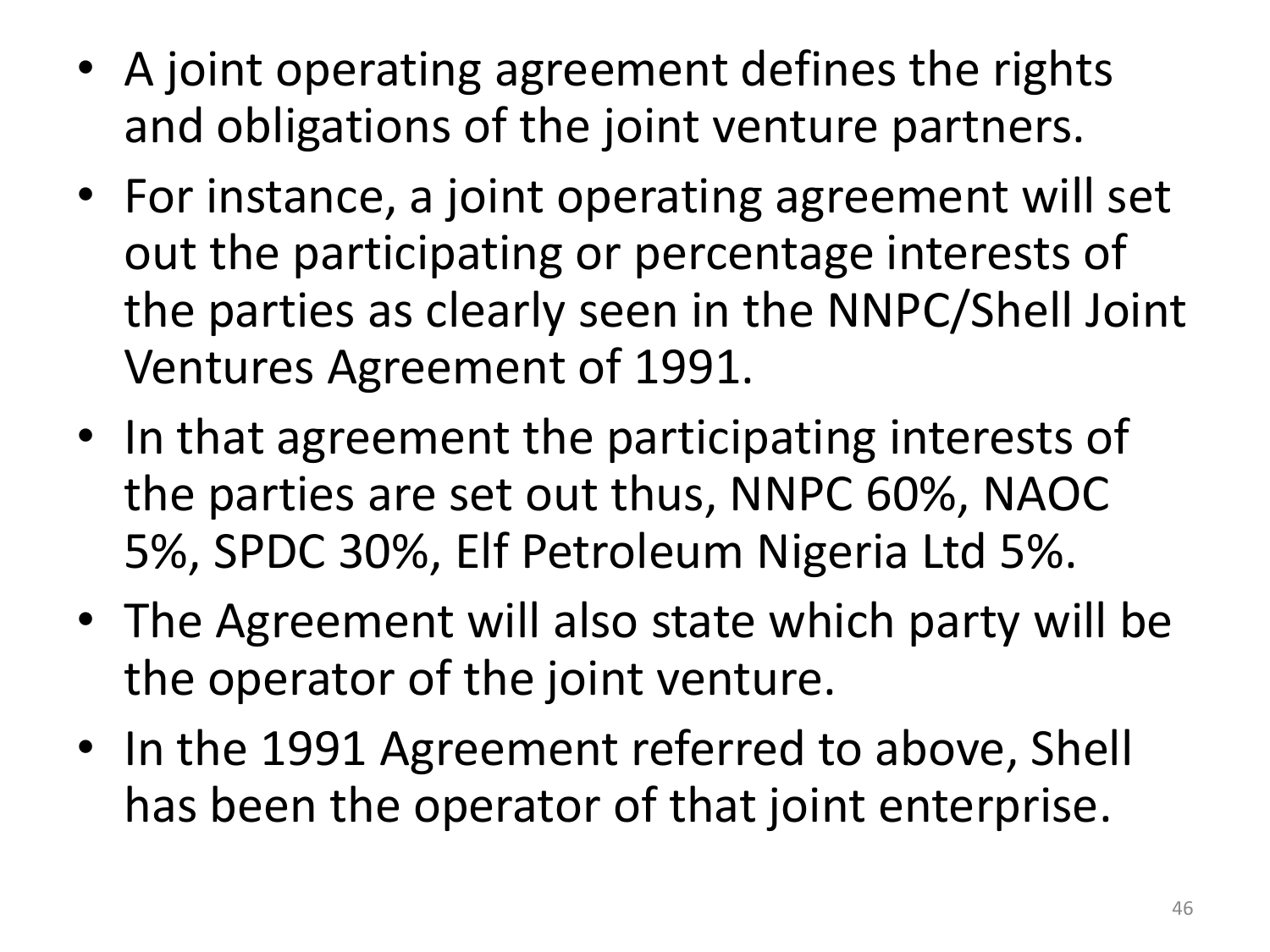- A joint operating agreement will equally specify the sharing formula by the parties of profits accruing to the ventures, which is usually in proportion to the parties' percentage interest.
- A Joint Operating Agreement is based on an OPL or OML granted by the host country.
- **The Role of an Operator under a Joint Operating Agreement**
- It is now a common feature in a Joint Operating Agreement (JOA) for one of the parties to be appointed an operator.
- An operator could be likened to a managing director or chief executive of a going concern.
- An operator is responsible for the day to day running of operations under the joint venture. He is the managing partner.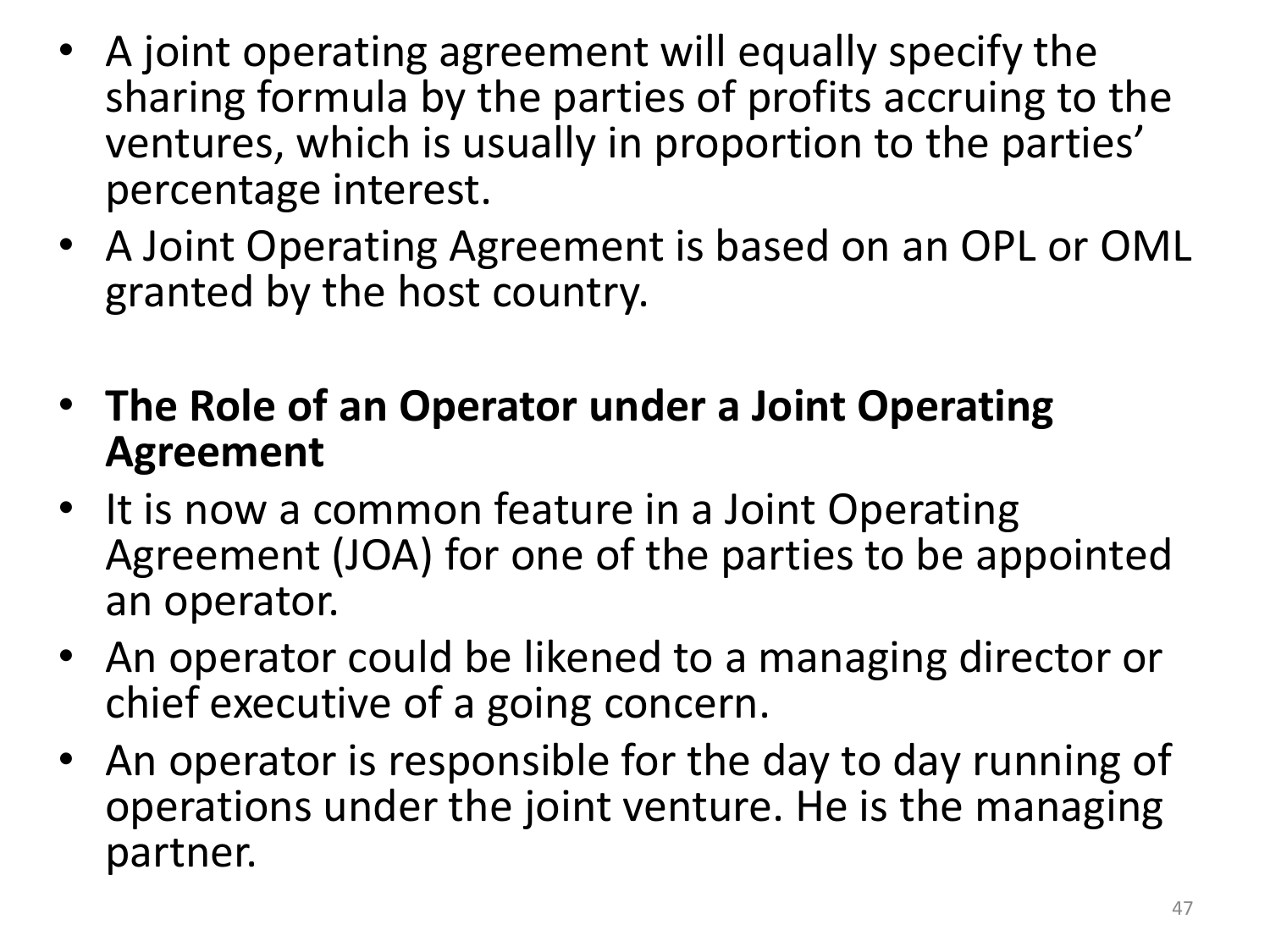- In appointing an operator, the parties to the joint venture will usually consider the financial strength as well as the technical competence of the would-be operator.
- When appointed, an operator is expected under the J.O.A. to perform the following functions:
- (i) The preparation of programmes, budgets and authorization for expenditure.
- (ii) The implementation of such programmes and budgets as approved by the operating committee.
- (iii) Conducting the operations of the venture in a proper and workmanlike manner in accordance with methods and practices customarily recognized in petroleum production.
- (iv) Provision of reports and other vital information on the progress of the joint venture to each of the parties.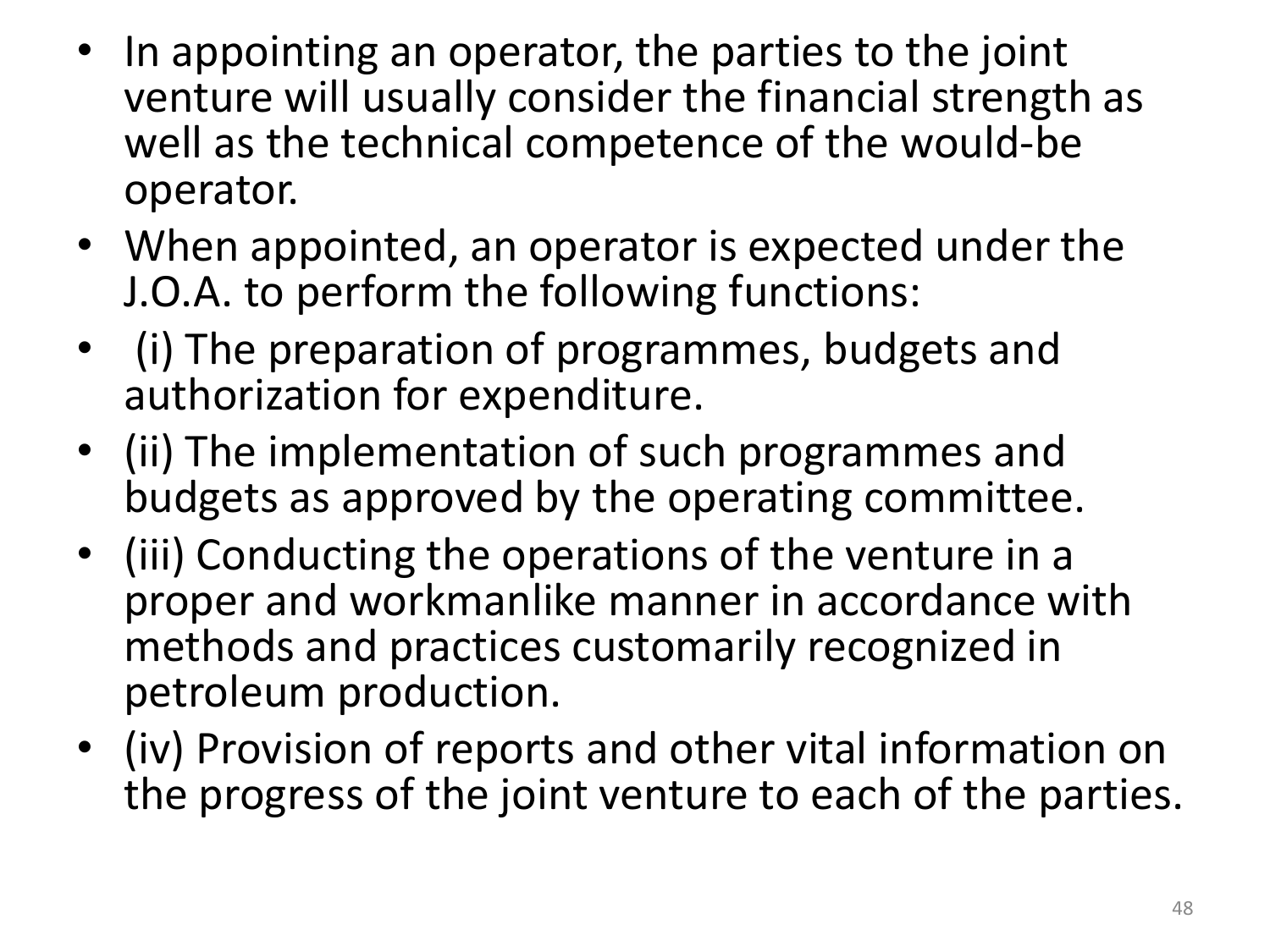- (v) The direction and control of statistical and accounting services, and;
- (vi) The provision of all technical and advisory services required for the joint operation.
- (vii) To comply with all the provisions of the law.
- It could be seen from the role of the operator, as shown in the functions stated above, that it stands in the position of a trustee, the beneficiaries being the other joint venture partners.
- This is because an operator in carrying out his said functions deals with the property of the joint venture partners, who in addition to contributing capital, also provide fixed and movable assets like high–tech machinery on exploration, development and production of petroleum, transport, storage and delivery facilities, export operations and other assets like offices, houses etc.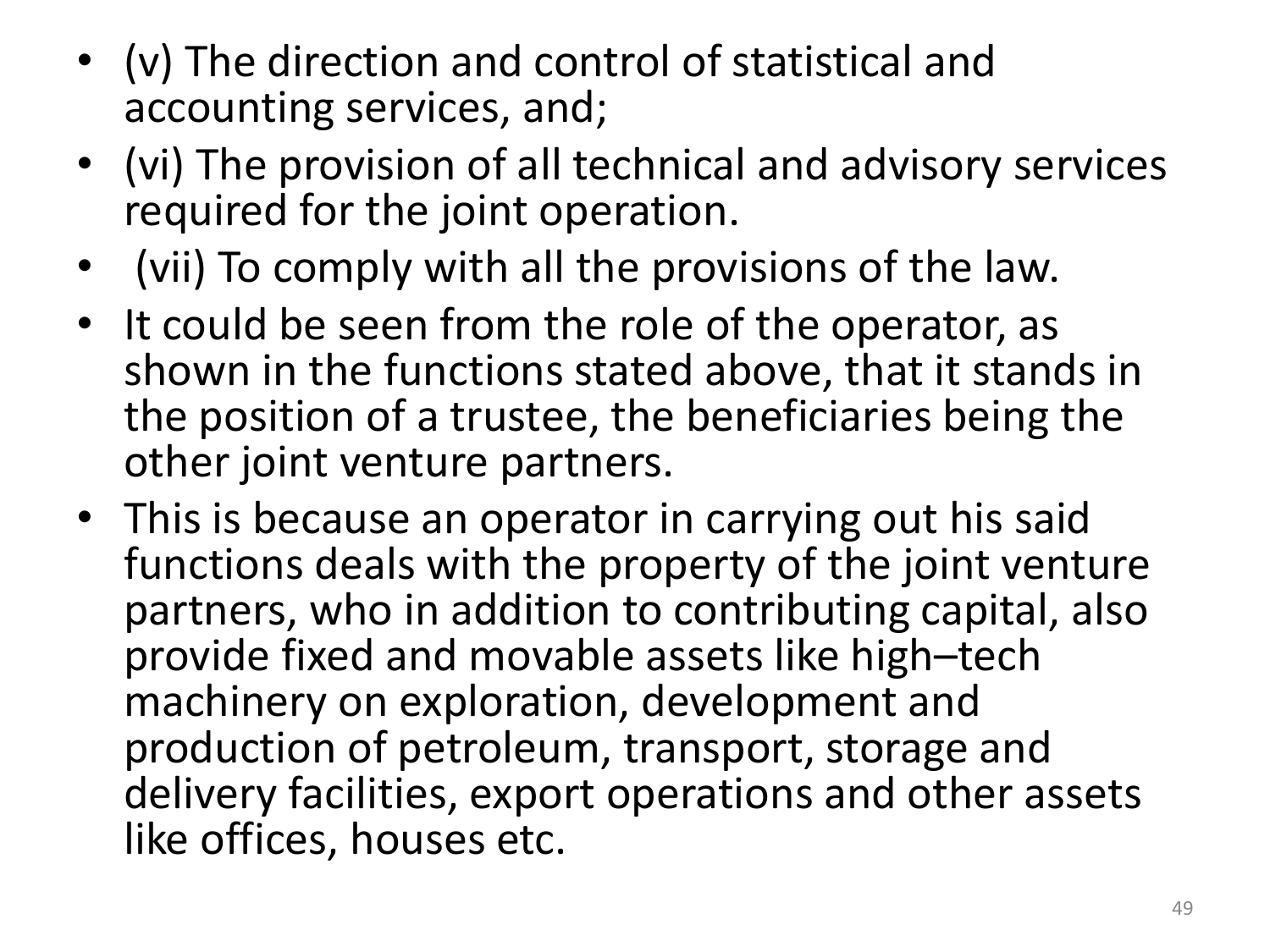- As such, an operator owes each partner a fiduciary duty, and must not allow its interest to conflict with its duty to the said partners.
- On the whole, an operator is expected not to misuse property entrusted to it under the venture or misuse information derived in confidence from other partners and must account for the monies or other interests earned.
- It is also important to state that an operator could be changed or removed in accordance with the terms of the J.O.A.
- For example where the operator ceases to carry on business or becomes bankrupt or insolvent or where it defaults in any of its duties or obligations to the joint venture business and fails to rectify same within a specified period of time.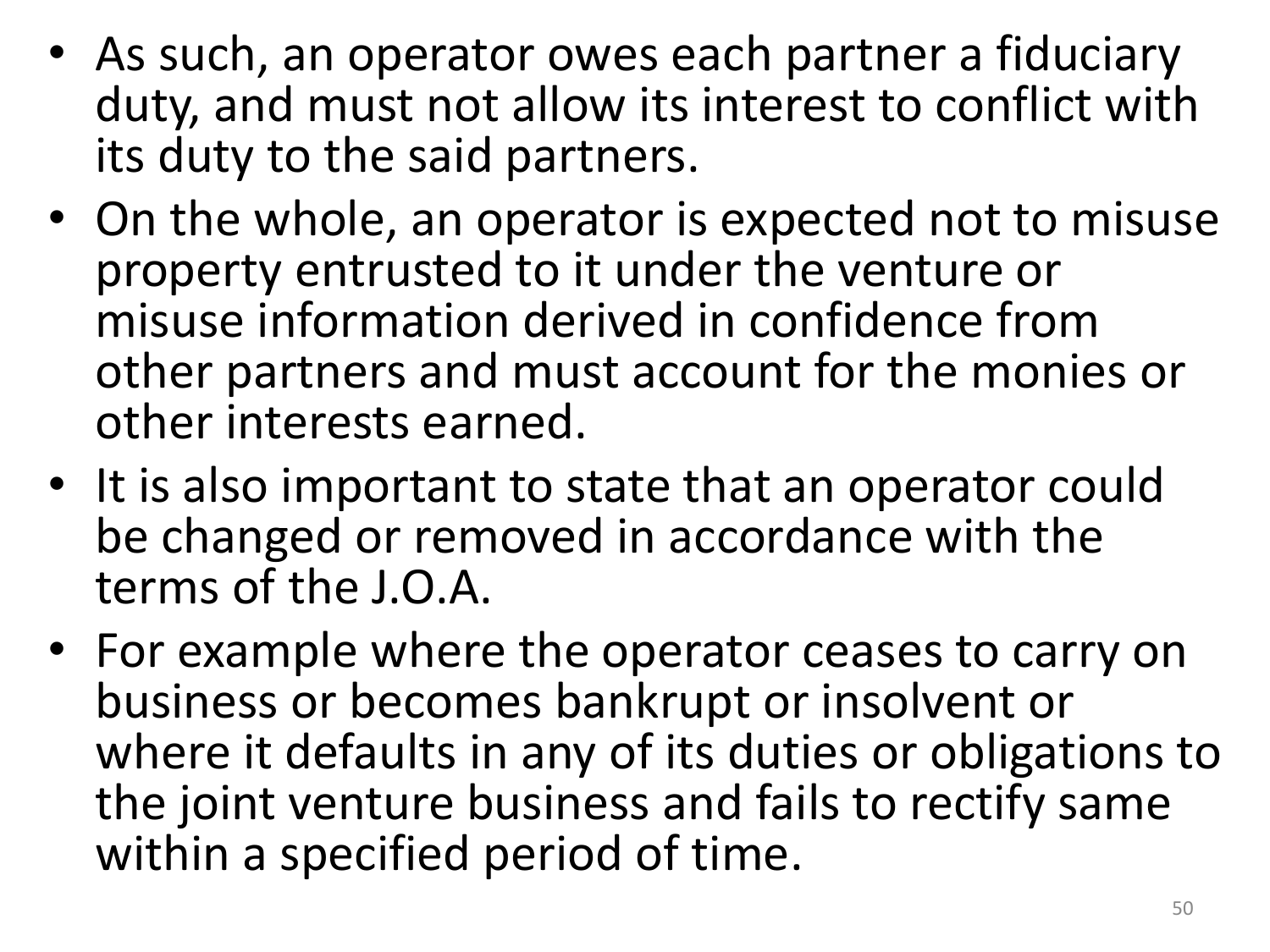- **The Role of an Operating Committee**
- Another common feature of a Joint Operating Agreement is a provision or clause therein establishing an Operating Committee.
- This Committee is made up of representatives of all the parties to the joint venture.
- It could be likened to the Board of Directors of a company or the cabinet of a government.
- It plays a central role in the operation of the joint venture in that it exercises overall supervision and control of all matters pertaining to the joint venture.